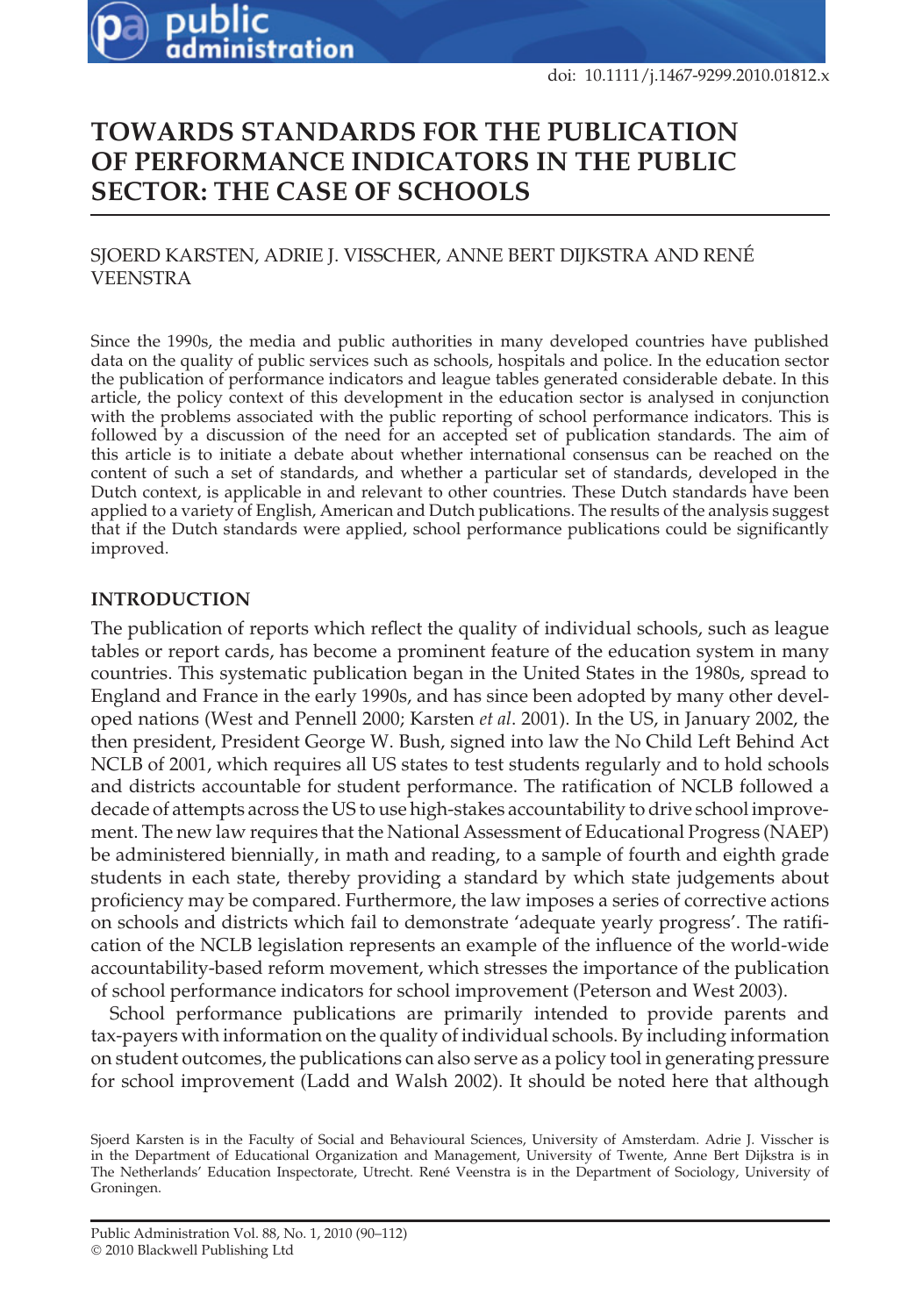average student achievement levels per school are not the only published indicators of school quality – others include teacher quality and student drop-out rates – they are considered the most important. Although there is a strong belief in many countries that the publication of information about the functioning of schools, and other public institutions, serves the common good, the introduction of report cards has generated considerable public debate. Much of the debate has concentrated on the imprecision of the indicators published (see, for example, Goldstein and Thomas 1995; Visscher 2001), and on the possible negative side effects of these publications on the functioning of schools, for example, discouraging teaching staff and teaching to the test (see Foxman 1997; Karsten *et al*. 2001). Some authors criticize the public release of performance data as a neo-liberal project for introducing the market model into the public sector – and which has, therefore, to be repudiated (Apple 2001). Others argue that new regimes of public accountability have been developed to such an extent that accountability is no longer simply one component of the education system but 'constitutes the system itself' (Ranson 2003). Although we recognize that our approach is not neutral, we believe that enough is known now about the construction and effects of public performance data to allow for a substantial modification of their use and presentation.

In an overview of the problems associated with publishing school performance indicators, Visscher (2001) cited several reasons why it is often impossible for a school report card to capture an accurate picture of a school's performance. One reason given was that indicators may often be computed on the basis of a limited number of observations. In Europe, for example, indicators may be based on the exam scores of only those students who sit central examinations for optional subjects. In the US on the other hand, states are required to assess students in each of the grades 3–8, but only in one grade at the high school level. Another reason is that it is not feasible to adjust indicator computations for all relevant factors, for example, student drop-out and mobility rates among schools.

Moreover, cross-sectional indicators reflect how schools have performed, relative to other schools, in a given school year. This means that, theoretically, even the best school may have performed relatively poorly. Conversely, if that standard were very high, a relatively weak school may actually have performed quite well, in absolute terms. In recognition of this problem, in recent years, state accountability systems in the US have de-emphasized annual performance snapshots in favour of indicators which report the progress schools have made toward challenging, long-term goals.

Although there is broad acknowledgement of the significant problems associated with the publication of school performance indicators, these indicators continue to be published widely and, in the US under NCLB, have become even more prevalent. The NCLB legislation, with all its requirements of public benchmarking, provides many more parents with more detailed information about what children are learning at their child's school. At least two consequences may result from this new transparency. Firstly, parents may express concerns about the performance of their child's school directly to school officials (the voice option); secondly, they may leave districts or schools which are ineffective (the exit option). According to general incentive theories (Laffont and Martimort 2002), both options may put pressure on schools to improve. It is therefore imperative that the problems associated with the publication of these indicators, and the effects on schools of this publication, are addressed. As long as these publications continue to be issued, it is our goal to support and influence those who compute and distribute school performance indicators and, in so doing, to positively influence the impact of school performance publications on school improvement (Greene 1999, 2001; Baker *et al*. 2002).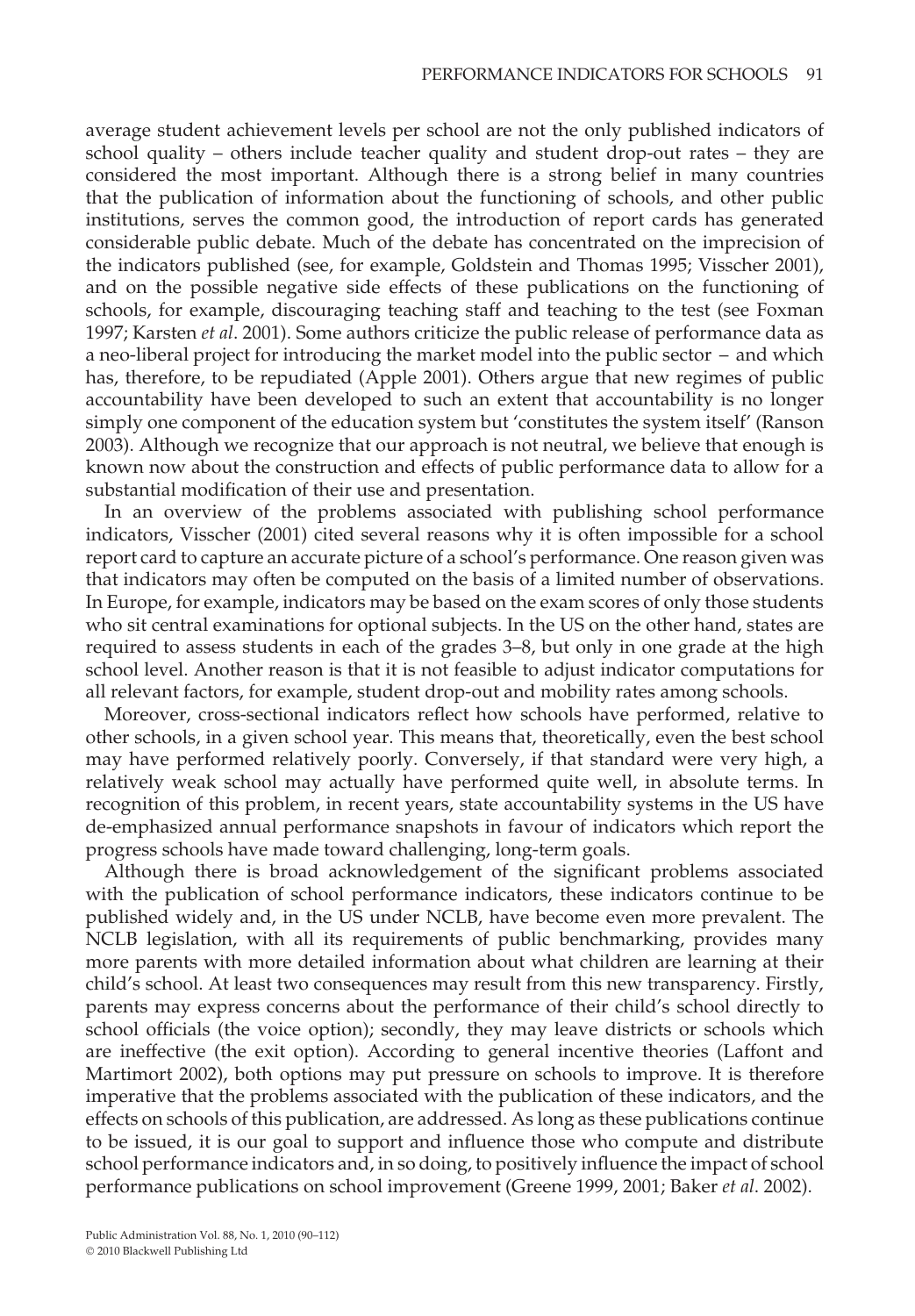This article describes a set of standards for the publication of school performance indicators that has been developed collaboratively by an international group of indicator researchers from Western Europe. These proposed standards represent an attempt to address the problems observed to be associated with the publication of school performance indicators. It is suggested that these standards may be relevant to indicator reporting in other parts of the world. We first discuss the context of the publication of school performance indicators (SPIs) and analyse the problems associated with their publication. Next, we outline the proposed publication standards and then, to illustrate their use, we apply them to some SPIs published in the US, England and The Netherlands. The article concludes with a discussion of the merits of SPIs and the value of the standards we put forward here.

### **THE NEW PUBLIC ACCOUNTABILITY**

For many years, and in many countries, especially in Europe, neither policy-makers nor citizens demanded much accountability from teachers and schools. This situation has changed considerably during the last decade, as illustrated by three important shifts.

First, in the past, accountability transpired mainly at the political level, from which members of the general public – including those directly involved such as schools, parents and students – were, to a large extent, excluded. Accountability, in this classic sense, was a mix of political and administrative responsibility. Politicians were called to account by the electorate, and policy-makers in turn called public servants or executive bodies to account. Furthermore, politicians were primarily concerned with education at the macro level. Now, information about individual public institutions such as schools, hospitals, and other local services is available generally. As a result, voters, tax-payers and parents may look over the shoulders of politicians, public servants, and managers in the public sector, and everyone is entitled to make enquiries into public matters.

Second, early systems of school accountability focused on inputs rather than on the output of these public institutions. Schools were held accountable for ensuring that students had equitable access to high-quality instructional resources rather than being held accountable for the actual performance of the school. Much was left to the professional discretion of schools and teachers. For example, initial performance monitoring systems in the US focused on instructional resources, such as the number of textbooks available to students, average class size, and the number of fully qualified teachers. In Europe, too, school inspectors attended more to input requirements such as whether the school met the legal requirements – whether teachers had the required qualifications, for example – than to outcomes. Because the impetus for the shift towards public accountability systems originated largely from sources outside the educational establishment, from politicians and the business community, for example, new public management strategies such as performance measurement, benchmarking, and performance-linked reward schemes, became popular. The fact that technology meant that computers were available for the processing of huge datasets also played an important practical role. The nature of educational accountability changed, favouring such outcome indicators as standardized test scores and graduation rates.

Third, although accountability in the public sector has been extended legally – opportunities to demand information from the government and to take public organizations to court have increased in several countries – many systems remain hierarchical in nature. This means that individual citizens may have to take legal action to assert their rights, an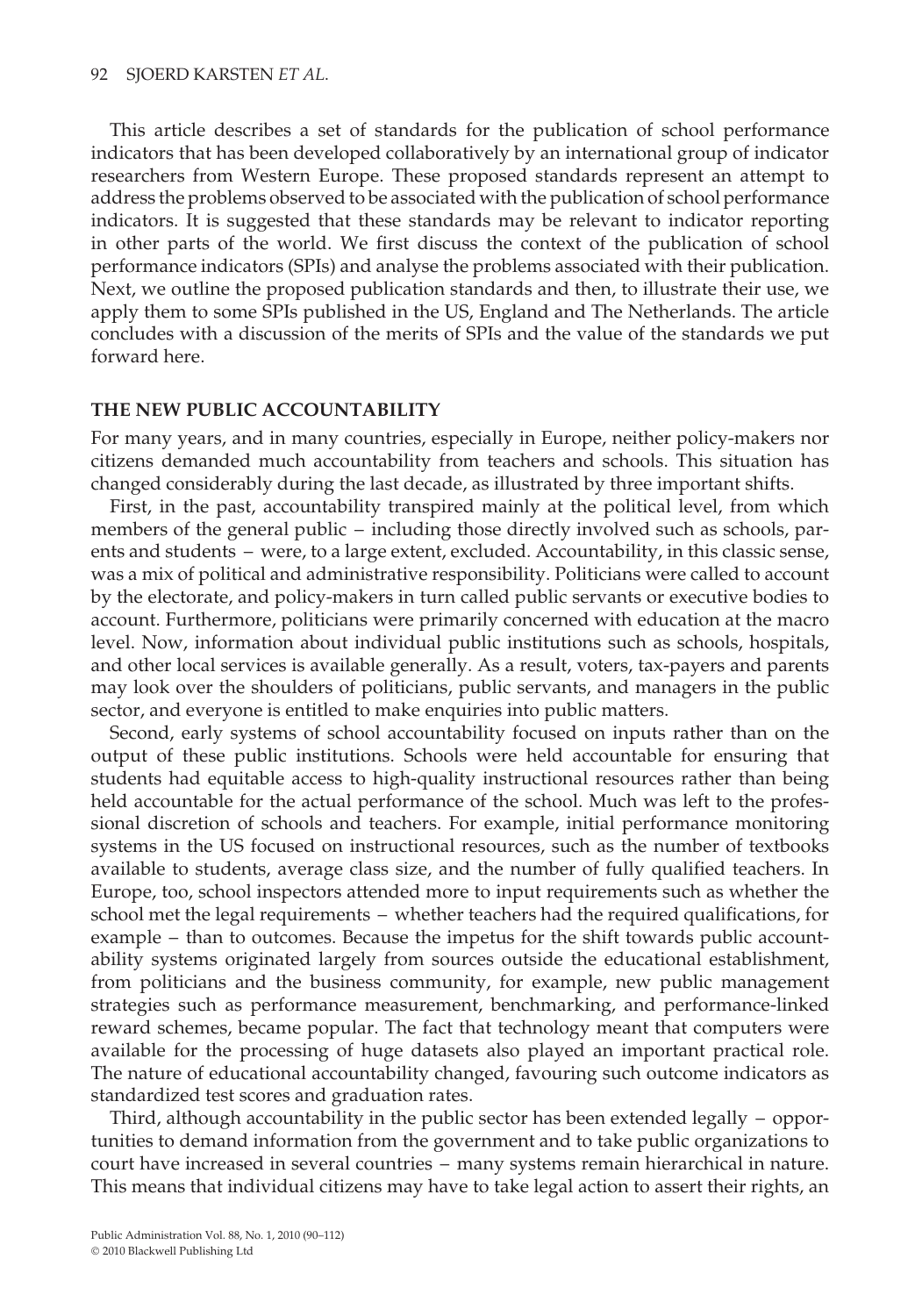type of action which many may find to be a considerable barrier. For this reason, horizontal forms of accountability, in which the public as 'client' is a significant element, are gaining in importance. 'Voice' in particular, and users' freedom of choice – 'exit', or voting with their feet – are important here (Hirschman 1970). Public reporting has become the main feature of many new accountability systems.

The need to modernize the concept of public accountability has not arisen suddenly. It is part of a general tendency to extend the market mechanism to the public sector; hence, the link between the debate about performance data publication and the various views on educational market operations (Besley and Ghatak 2003). Thus the popularity of public performance indicators may be understood when set against this background of an increase in market forces (Woods *et al*. 1998). Empirical evidence of the consequences of publishing performance indicators for schools is weak. There are relatively few studies and it is difficult to isolate the effects of publication from the effects of other reforms. During the late1980s and early 1990s in England, for example, public reporting of school performance data was an important element in the then Conservative government's efforts to create a market in the education system. The UK government at that time claimed that applying market theories and enhancing choice would lead to more effective schools by encouraging schools to perform better and to be more responsive to their customers. This claim, in particular, met with considerable criticism, resulting in a substantial body of literature on 'the market' and 'competition' in educational systems (see, for example, Gewirtz *et al*. 1995; Whitty *et al*. 1998; Woods *et al*. 1998; Hughes *et al*. 1999). To date, no convincing empirical evidence is available for the positive effects which marketization in the educational sector is assumed to have had on the effectiveness of schools.

An overview of the experiences in France and England (see Karsten *et al*. 2001) shows that parents from the middle classes, in particular, make use of the published performance data. This group of parents tends to invest more time and effort in the choice of schools for their children. Although parents consider average examination results a significant criterion for judging the quality of a school, assessment results are seldom the most important criterion for choosing a school. More important considerations include the distance to the school and the school's pedagogical climate. This type of information is typically obtained through 'word of mouth' or other informal communication among parents. The majority of the unintended side effects of SPI publication is observed within this group of parents in both England and France, especially where there are significant formal and/or material limits to educational provision. These side effects include: the use of false addresses if the choice of schools in the parents' home district is limited; the demand for homogeneous, mainstream classes; and protests against student-school allocations.

Although the proven efficacy of current publications for school improvement is subject to question, schools continue to seek strategies to improve their reputations or positions in school performance rankings. One of the best-known strategies is to regulate student intake. This strategy is more prevalent among schools which have the formal means to do so – for example, selective schools and private schools. Public schools also attempt to take this route by establishing tracking systems, or 'gifted classes'. Other strategies for boosting school performance include teaching to the test, concentrating on borderline students, and excluding 'difficult' students.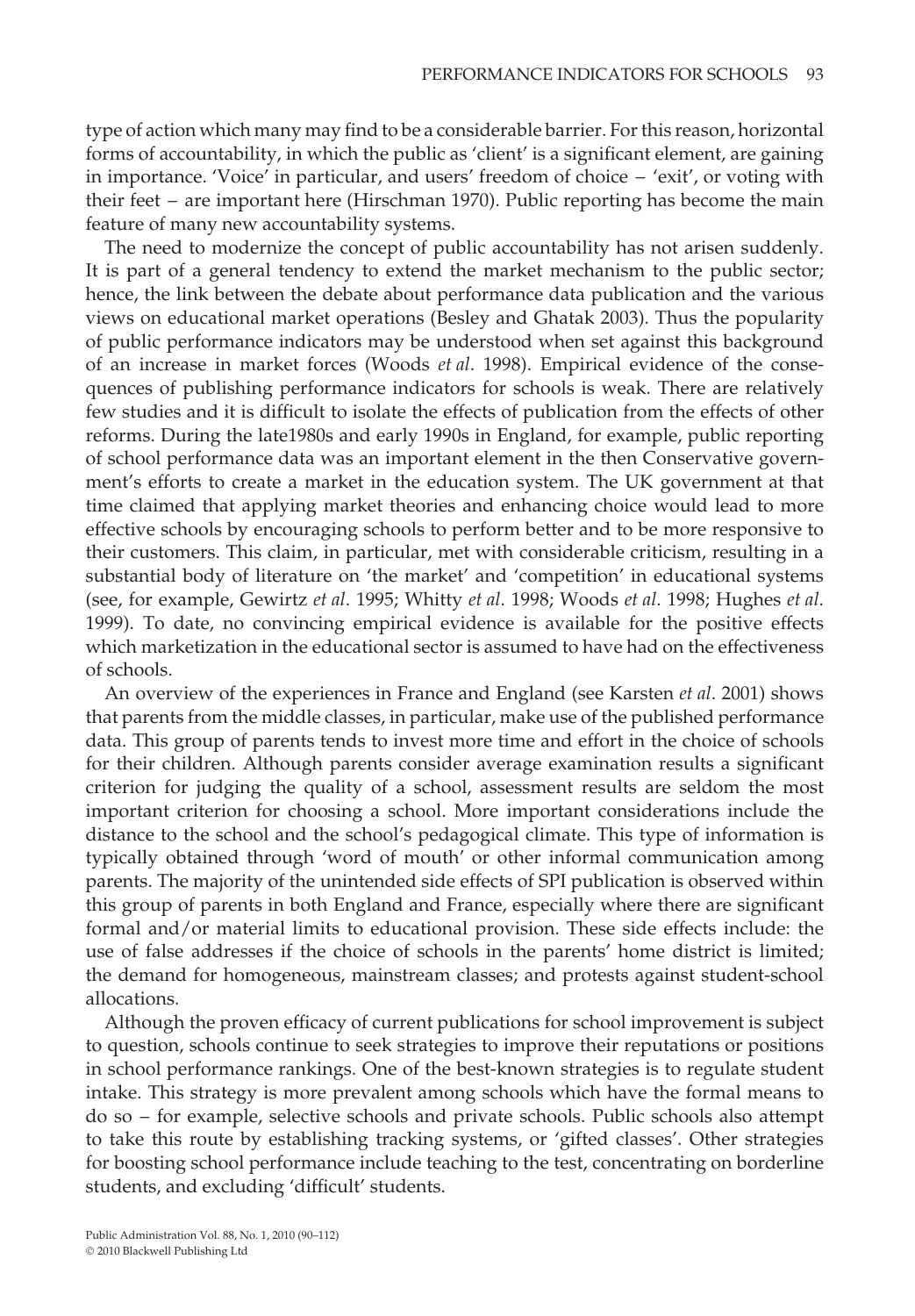# **PROBLEMS ASSOCIATED WITH THE USE OF SCHOOL PERFORMANCE INDICATORS (SPI) PUBLICATIONS**

To investigate the subject of school performance indicators in as broad a field as possible, in 1999, the authors set up a web-based discussion about the merits and demerits of the publication of school performance indicators among a group of international experts (see Acknowledgement). As well as chairing the web-meeting, the authors raised topics for discussion. Over the course of these discussions delegates identified three broad categories of problems with regard to SPIs: (1) technical-analytical problems; (2) utilization problems; and (3) political/ethical and societal problems.

# **Technical-analytical problems**

Technical-analytical problems comprise limitations in the validity with which SPIs reflect the quality of schools assessed. Eight are highlighted as outlined below.

- 1. Even if the raw achievement scores of a school's students are adjusted for relevant student characteristics as socio-economic status (SES) or prior educational attainment, precise school performance levels remain dubious if large confidence intervals are employed. It should be noted that confidence intervals are important here because the SPIs are based on a sample of students, for example, those students who took part in the central examinations for specific subjects attending the schools for which SPIs are reported. Large confidence intervals (the decision to use 95 per cent, 80 per cent, or another interval is arbitrary but it is important to note that the confidence interval gets wider as the criterion tightens) are utilized in some reporting systems, particularly when the estimation of a school's performance is based on relatively few students. Even the 10 to 20 per cent of schools for which the confidence intervals around their estimated school performance indicator do not overlap with the confidence intervals around the estimated confidence intervals of all the other 80 to 90 per cent of schools, cannot necessarily be judged poor or excellent since there may be other unidentified factors responsible for the low or high scores besides the factors included in the model. See, for example, the discussion below on student mobility.
- 2. In some locales, schools are assigned to 'similar schools' groups, and individual sites are compared to the group mean rather than the overall population of schools. This banding should be rejected because the basis for allocating schools to categories, for example, 'good', 'average', 'poor', is often dubious, and potential exists for schools on the boundaries of these arbitrary groups to be harmed.
- 3. In some instances, indicators are based mainly on data for students who entered the school several years earlier. Such indicators do not provide reliable information on the current quality of schools, and are even less insightful about future school performance.
- 4. Student mobility, that is, students moving to other schools or dropping out of school, causes significant difficulty in determining precisely how much value a school has added to the students it enrols. Value-added indictors reflect student progress in a given school, relative to other schools, over a certain period of time. In computing indicators, adjustments are usually made for relevant student features, for example, prior attainment scores, to allow schools to be compared fairly. A value-added school score reflects the difference between a school's score and the average school score, for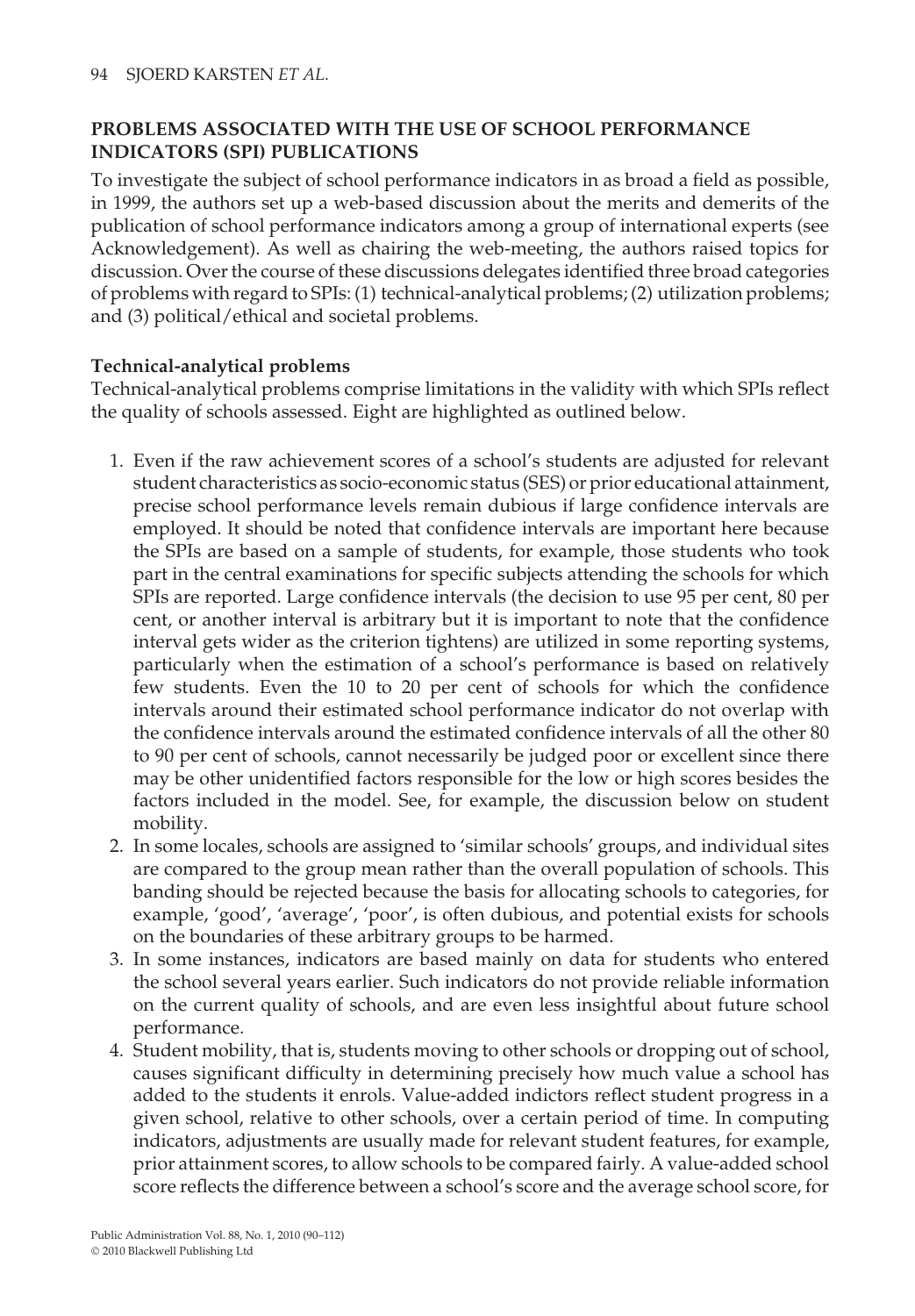schools with a similar student population in terms of average prior attainment and other relevant intake characteristics. It is quite difficult to ascertain precisely how long 'mobile' students stay in each school. If many students move in and out, and a school's final cohort is quite different from its intake cohort, robust value-added indicators are not currently possible. Taylor-Fitz-Gibbon (1997) points to similar problems with student attendance.

- 5. No single simple and valid measure exists for school quality (Goldstein and Thomas 1995; Ryan 2002). Schools performing equally well, based on composite measures of student achievement, may exhibit considerable internal variation from one subject to the next or one student subgroup to the next (Goldstein and Thomas 1995; Luyten and Snijders 1996). Schools may also be differentially effective for various student groups, including those based on gender and socio-economic status. For example, school effectiveness studies reveal differential effectiveness for students with varying levels of prior achievement (Scheerens and Bosker 1997). Multiple process and output indicators (Schagen and Morrison 1999) are therefore necessary for a valid school quality profile. The typical SPI system does not provide these.
- 6. Students with high SES backgrounds and achievement levels often enter 'better' schools. This fact may influence the effectiveness status of the schools. Some studies (see Ladd and Walsh 2002) show that value-added measures, such as those implemented in the United States in North and South Carolina, overestimate the effectiveness of schools serving higher performing students. This is not only due to 'peer group effects', but also to the failure to correct for measurement error in the test data. Other studies (see Koopman and Dronkers 1994) show that 'ceiling effects' on the test may lead to underestimations of school performance since there may be little to add to students who are already high achievers.
- 7. Important differences may exist between the public and private school sectors in terms of regulations, resources, recruitment of staff, and student admission standards. Comparisons between these two types of schools may therefore be unfair to public schools, unless all relevant factors are taken into account.
- 8. Value-added school performance indicators provide information on the relative performance of schools, but do not indicate the degree to which schools meet certain absolute educational standards (Tymms 1999).

# **Utilization problems**

This category refers to the extent to which stakeholders, for example, schools, policymakers, parents, and students, may utilize SPIs effectively for the purposes of school improvement, accountability, or school choice.

- 1. A considerable percentage of parents, particularly those from low-income backgrounds, are unfamiliar with SPIs, and have difficulty interpreting them. If SPIs are published based on the assumption that their content is valuable for the target group because the target group can benefit from the SPIs, then the wide and correct utilization of the indicators should be promoted by making them known to as many parents as possible, and by explaining their contents.
- 2. SPIs may not encourage staff within the highest performing schools to improve their functioning; in addition, staff within the lowest performing schools may feel discouraged, especially by non-value-added systems. In the US, some states offer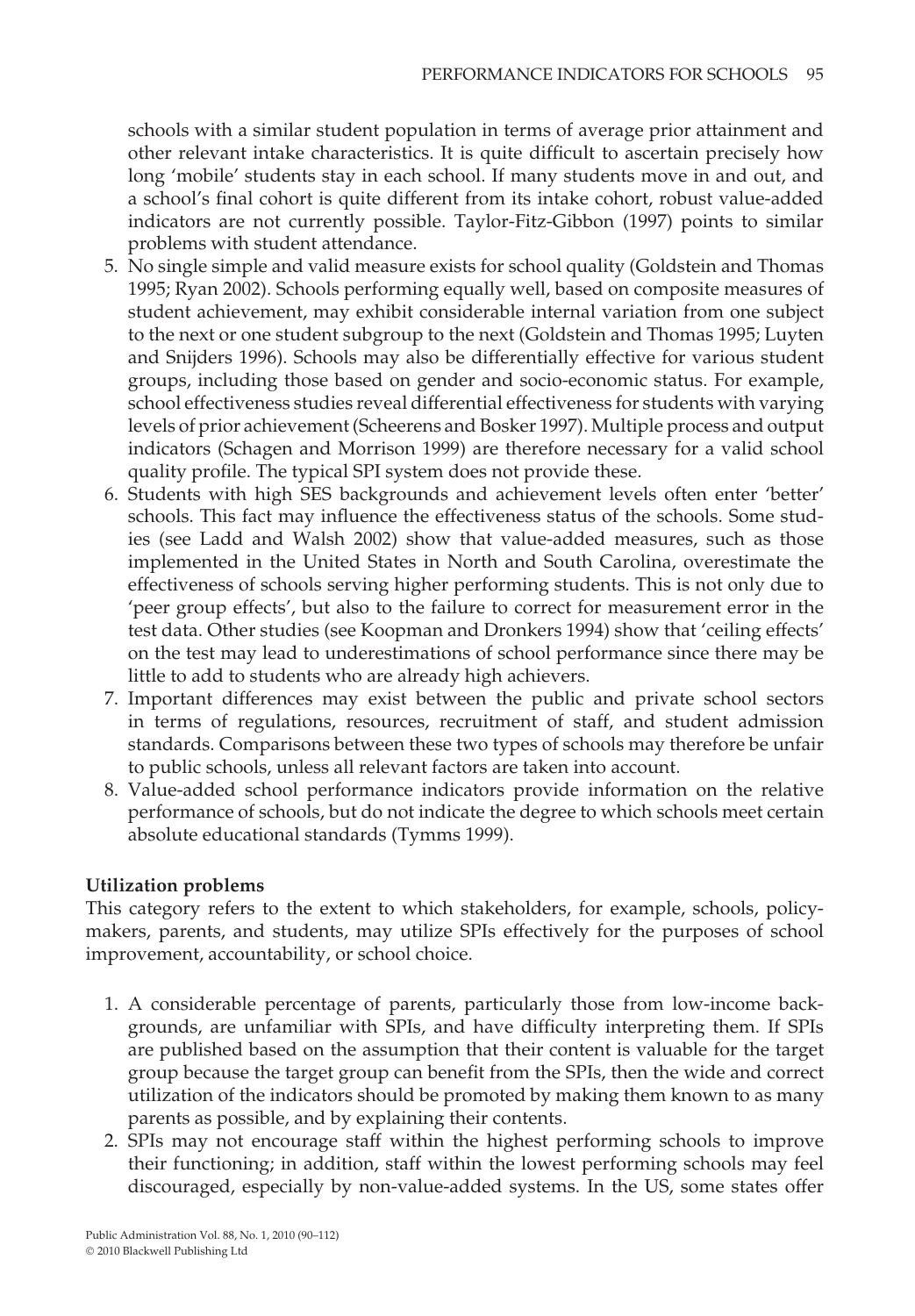recognition and/or rewards to high-growth, high-performing schools as incentives to continue improvement.

- 3. School staff may feel unsure about what is wrong with their schools, because general, public, SPIs do not indicate what instructional or organizational processes should be improved upon.
- 4. One of the most important criteria for judging a SPIs utilization is the magnitude of the benefits in relation to costs. Systems of confidential indicators, such as those implemented in England and in The Netherlands, are not as expensive as the public systems implemented throughout the US. In particular, when some of the costs of unintended effects are taken in account, public money may not be being wisely spent. Moreover, when the published performance information does not reach the majority of the intended target audience, as some European studies show (West and Pennell 2000), it is questionable whether the investment is worth the expense.

# **Political-ethical and societal problems**

These problems consist of the unintended and unjust effects which SPIs may have on some of the actors involved, for example, unfair effects on schools and teachers, or 'window dressing' by schools.

- 1. Because of the potential for harm to some schools, several of our experts consider the publication of school performance data – before school effectiveness can be documented with certainty – to be unethical. Conversely, others argue that to collect school performance data and to allow some stakeholders, for example, policymakers and schools, access to them and to deny this access to others, for example, parents, would be paternalistic.
- 2. In some countries, in order to promote market mechanisms in the educational sector, the publication of SPIs is accompanied by a labelling process in which some schools are identified as 'failing'. This labelling system is considered to be negative for the sector as a whole. By their very nature, inter-school comparisons always identify the schools which perform at the lowest levels in relation to the other schools as being 'at the bottom of the pile'. More relevant is the extent to which schools do achieve the absolute standards which are considered important. This argument was a leading motivation behind the rise of standards-based accountability in the US, whereby each school's performance is judged by its status in relation to a rigorous standard.
- 3. The publication of SPIs touches on the classic tension between evaluation and improvement. Without the external public and market pressure which is generated by public SPIs, schools may be less inclined to use performance evaluations for improvement. Examples exist, however, of confidential performance feedback resulting in improved schools (see Coe 1998; Yang *et al*. 1999). Experience in other public sector organizations shows that the publication of one or a few indicators does not automatically unleash some hidden potential for improvement within organizations. Schools are likely to vary in their response to SPIs, and such variation is strongly associated with existing school and teacher capacities. Some schools may try to ameliorate their average scores by placing greater instructional emphasis on a few areas of assessment or focus their efforts on the students who are poised to make the largest gains – the so-called 'tunnel vision' effect. In discussing the unintended consequences of publishing performance data, Smith (1995) also points to gaming behaviour, which may be defined as the deliberate manipulation of behaviour to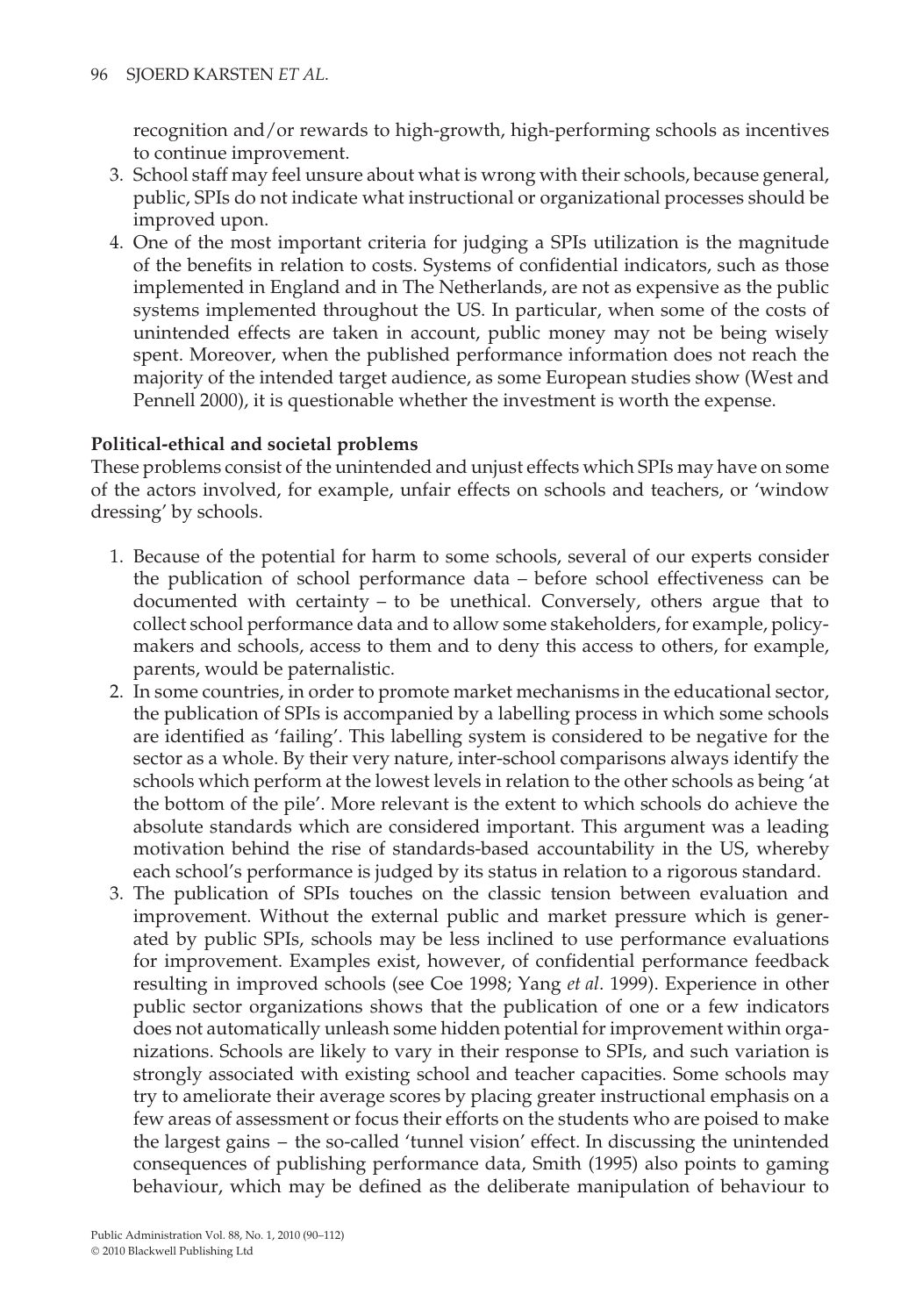secure strategic advantage. According to Smith, SPIs may promote such behaviour and thus divert attention from the genuine goals of schools.

### **DEVELOPING STANDARDS FOR SPI PUBLICATION**

Although there are several problems associated with the publication of school performance data, it seems unlikely that the movement toward public accountability will end in the near future – quite the contrary. It is thus important to improve the technical quality and use of SPIs, both in terms of improving the content of the publications and minimizing their unjust and unintended effects. In our view, such improvements should include the development of publication standards. The existence of a generally accepted set of standards could help to improve public accountability systems by influencing those who publish the SPIs, and thereby positively influencing their effects. We would also hope that such standards would provide safeguards against poor quality, false or misleading labelling, misinterpretation, and other unintended negative effects.

Such standards would comprise a number of minimum requirements. If public school performance indicators fail to meet these minimum requirements, it is suggested that this raises questions about whether the SPIs can be used responsibly and whether their publication is desirable. The requirements are broad in scope, meaning that they are relevant in the many contexts in which school performance data are brought to public attention, whether on the initiative of politicians, school inspectors, governing bodies, journalists or researchers. They are considered to be general standards which apply to the publication of SPIs, whatever form they may take.

Many sources were investigated in order to ensure that the standards suggested here reflect the best current knowledge and practice. The following procedure was followed. The results of the web-meeting mentioned above (Karsten *et al*. 2001) were used to make an inventory of frequently occurring problems with, and imbalances in, the SPIs published in various countries. Based on this inventory, we identified the main clusters of themes which could be helpful in determining potential limitations of school performance indicators. For each theme, two or more experts in the field were invited to review the available information and to outline the content, feasibility and implications of SPIs for that particular theme. We used their combined contributions for a first draft; this was then discussed by a wider group of respondents at a conference held in The Netherlands of educational researchers. The participants included all Dutch tenured professors in the field of Education, the members of two Divisions of the Dutch Educational Research Association (VOR), that is, 'Educational Policy and Administration' and 'The Social Context of Schooling'. Each conference theme was first discussed in protracted conversations that concluded with discussion of the proposed standards for SPIs. In order to be as consistent as possible, the experts then revised their contributions, expanding on the insights gained at the conference, including, in cases where opinions diverged, competitive views. A comparison of the insights obtained in the conference were then compared with those from an international inventory (Visscher 2001), further supporting the endeavour to formulate standards which could be regarded as broadly acceptable. Taking the process one step further, we then weighted and summarized the insights for each theme and distilled the central criteria to be met by published SPIs. After further discussion to refine these criteria, a conference was initiated by the authors and organized by the Vereniging voor Onderwijsresearch (Organization for Educational Research), specifically to present and discuss our standards. This conference was attended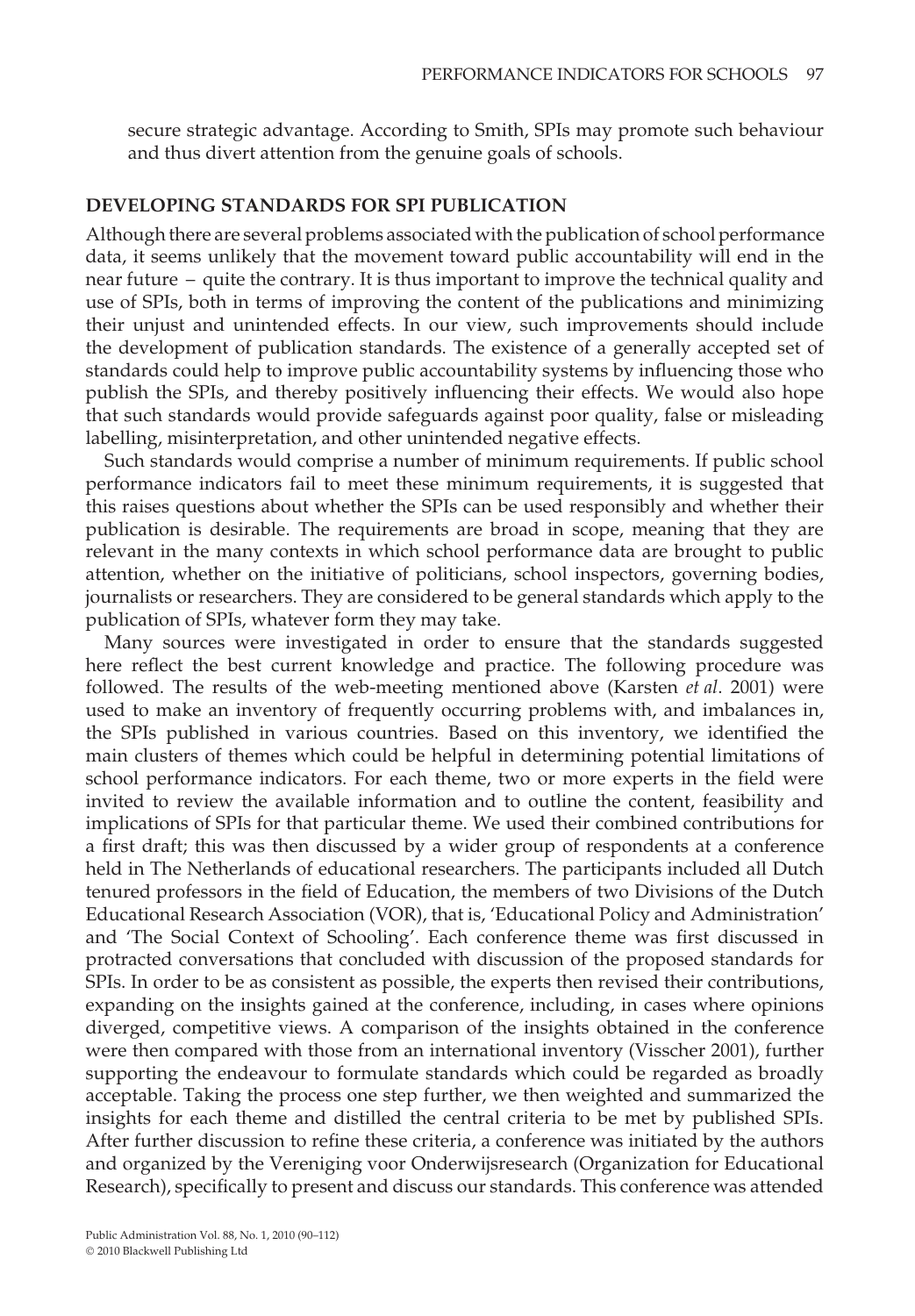by approximately 200 educational scientists and practitioners and, finally, after intensive deliberation, we obtained validation of the extent to which the standards could be regarded as minimum standards. Although we believe that our standards articulate widely accepted views on the subject, they should still be regarded as proposals. We see this article, therefore, as a further step in the deliberative process regarding the development of publication standards for SPIs. One sign of the merit/significance of our standards within the Dutch context, is the fact that the Dutch school inspectorate, having discussed our standards, proceeded to change their publications in light of them.

Our choice of categories in developing the standards was inspired by the *Program Evaluation Standards* devised by the Joint Committee on Standards for Educational Evaluation (1994), which distinguish between four categories from which we adopted three.

- 1. The indicators must meet strict methodological criteria. This concerns the accuracy of the indicators: their validity, reliability, and completeness.
- 2. Our second principle is that parents, the government and schools should benefit as much as possible from publications containing school performance indicators. For this reason the standards and recommendations for their utilization are required. Indicators should inform users and the relevant user groups should be able to understand them.
- 3. In our opinion, the parties involved in publishing school performance information the government, media, and researchers must not evade their responsibility with respect to the risk that this information may be used for unintended purposes and may have undesirable effects.

Thus it is recommended that various conditions of due care be met when indicators are published. These standards are meant to prevent or reduce the ethical and societal problems which were discussed above; they should be compared with the standards of propriety laid out by of the Joint Committee on Standards for Educational Evaluation (Joint Committee on Standards for Educational Evaluation 1994).

# **THE PROPOSED STANDARDS FOR PUBLIC SCHOOL PERFORMANCE INDICATORS**

# **Accuracy**

# *Value-added indicators (A1)*

School performance indicators should provide insight into the 'value-added' by schools. By taking the composition of their student populations into account, performance indicators would then enable fair comparisons to be made between schools. Moreover, such indicators would reduce the selection of students who are 'profitable', in terms of social background and level of education, because the indicators reflect how much a school has added to the entrance achievement level of the students. The picture then presented would be a fairer one than that presented by the publication of raw, uncorrected average examination scores. A reliance on value-added or growth measures is consistent with the goals of NCLB.

# *Multilevel analysis (A2)*

The indicators should ideally be based on multilevel analyses. There may be practical reasons, for example, data collection costs which impinge on this, but the most accurate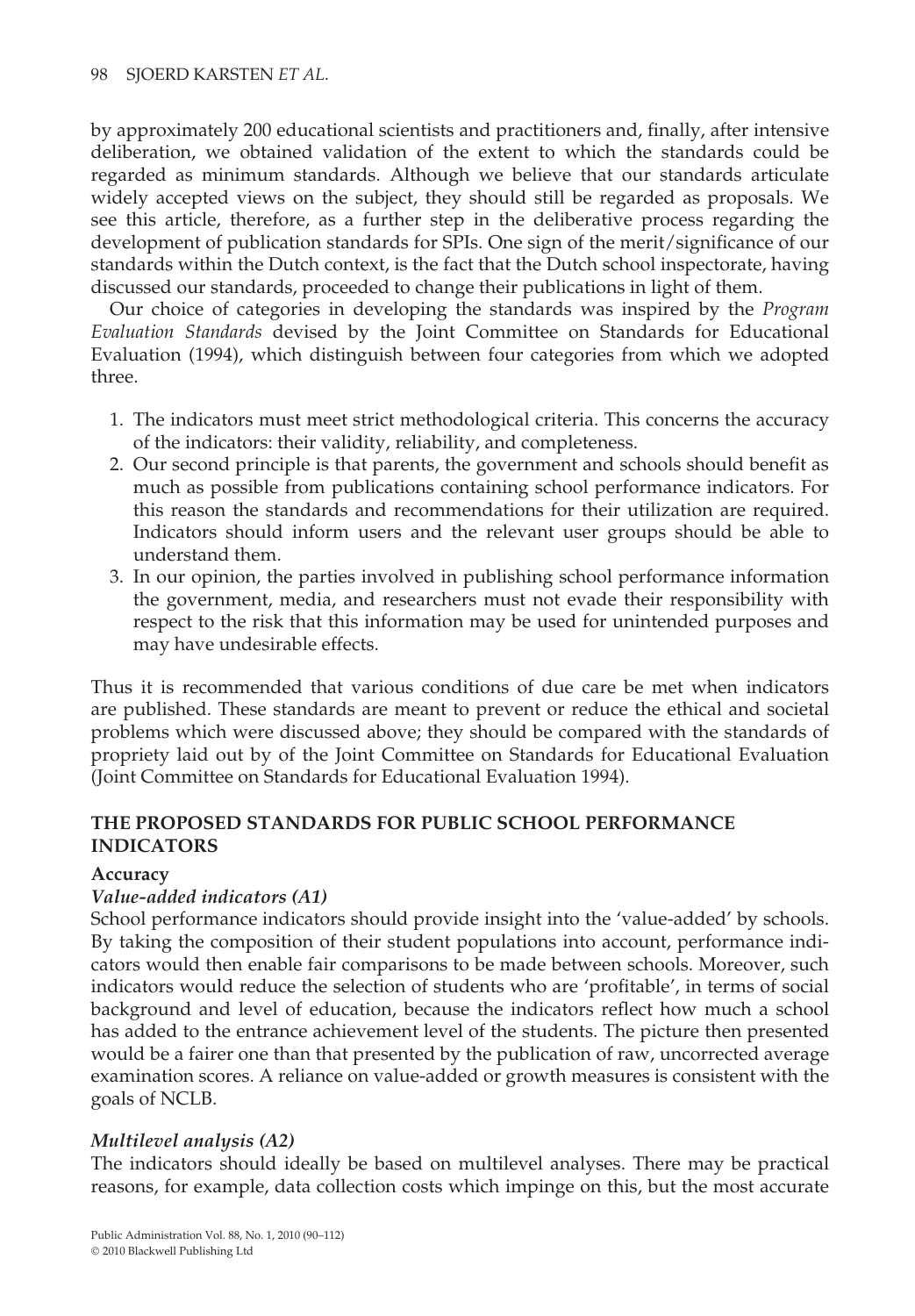results and therefore the most equitable representations of schools are obtained by means of multilevel analyses with the school level residual  $u_{0i}$  to measure the added value of schools. However, if the data do not permit such analyses, analysis of aggregate data is inevitable: an analysis including school characteristics and school averages of student characteristics. In this case, researchers should then indicate that the data do not allow the use of the best method from a scientific point of view, which in turn implies that the results must incorporate some uncertainty. Although the correspondence between a multilevel analysis and an analysis of aggregate data is relatively strong, it is flawed (see Veenstra *et al*. 1998; Bosker *et al*. 2001). If the hierarchy of data students within schools were to be taken into account, the results would be more accurate than the results of an analysis at one level only, for example, the highest level.

A more extensive discussion of the advantages of multilevel analysis over the use of aggregated data falls beyond the scope of this article (for a more detailed discussion, see Bryk and Raudenbush 1992; Snijders and Bosker 1999). A comparison of the use of aggregated data and multilevel analyses of school performance, based on data from Dutch secondary schools, showed that the method employed led to shifts for half of the schools. This illustrates that the method selected has an impact on the school performance score. Besides the accuracy of the results, another issue where the distinction between the two is particularly relevant must be highlighted: adjusting for the composition of the student population (see Veenstra *et al*. 1998; Bosker *et al*. 2001). For variables such as the abilities and cultural backgrounds of students, and the effect at student level, the within-school effect may be distinguished from the between-school effect. An analysis of school averages shows only the between-school effects. It is possible that schools with a 'difficult' student population: many children from poorly educated families, for example, compensate for this factor through a high-quality school policy so that the betweenschool effect of variables may be smaller than the within-school effect. As an example, assuming that the effect of the parents' education at the individual level is positive, but that schools whose students, on average, have poorly educated parents succeed in compensating perfectly for this factor. In this case, an analysis of school performance averages would indicate that the effect of the parents' education was nil. Nevertheless, a child of poorly educated parents would still, in this example, be better off in a school where the average educational level of the parents was low. In a regression analysis at school level, where schools compensate adequately for a 'difficult' student group, the schools having 'difficult' student populations are insufficiently rewarded when aggregated data are used. Adjusting for average student characteristics should be done on the basis of the within-school regression coefficients, not on the basis of the between-school coefficients.

#### *Provision of confidence intervals (A3)*

Publications that attempt to rate schools should include the confidence intervals of the indicators. This is necessary because achievement indicators are usually based on small numbers of students, which leads to a relatively high degree of uncertainty with regard to these indicators. As has been noted above, confidence intervals are important here because SPIs are based on a sample of students attending the school for which SPIs are reported. The choice of the interval width usually depends on whether the indicator is high- or low-stakes.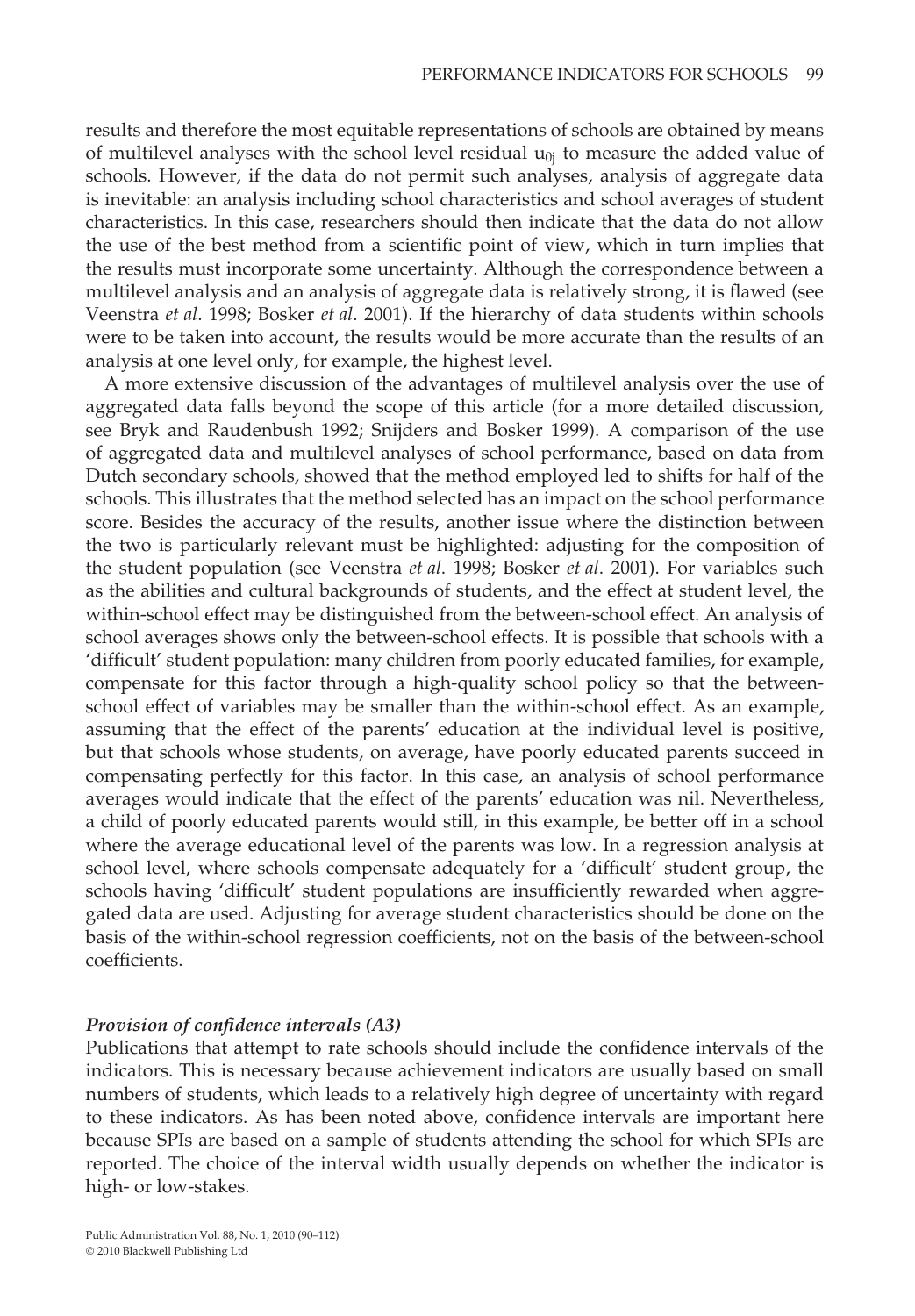#### *Minimum of ten students' scores (A4)*

In schools with small numbers of students, circumstances which are outside the control of the school and/or the performance of the students have a greater impact on average achievement than in schools with large student populations. This is because coincidental influences are averaged out to a lesser extent for smaller schools, that is, schools with relatively small numbers of students will exhibit accidentally high or low scores sooner than schools with many students. The number of student scores used to calculate a school performance indicator should therefore be at least ten. For each school, an average examination score is calculated based on the data of N students per school. If, for example, this average score were 7.00, we should know the standard error. If the standard deviation within the average school were 0.70, which is roughly the case in The Netherlands, the standard error would equal 0*.*70*/* <sup>√</sup>N. The 80 per cent confidence interval around the school's average score would then equal  $7.00 \pm 1.28$  standard error. If 10 students were involved, the 80 per cent confidence interval would be 6.72 to 7.28.

If large confidence intervals are employed, even if the raw achievement scores of a school's students are adjusted for relevant student characteristics, socio-economic status (SES) or prior educational attainment, precise school performance levels remain dubious. With large confidence intervals, the decision to use 95 per cent, 80 per cent, or another interval is arbitrary but it is important to note that the confidence interval gets wider as the criterion tightens. Large confidence intervals are utilized in some reporting systems, particularly when the estimation of a school's performance is based on relatively few students. Even the 10 to 20 per cent of schools where the confidence intervals around their estimated school performance indicator do not overlap with the confidence intervals around the estimated confidence intervals of all other 80 to 90 per cent of schools, cannot necessarily be judged poor or excellent. There may be other unidentified factors responsible for the low or high scores besides the factors included in the model. See, for example, the discussion above on student mobility

### *School rankings (A5)*

Because of the uncertainties inherent in school performance indicators, school rankings which list the best performing school at the top and the worst performing school at the bottom should not in our opinion be published. Of course, we are aware that the media tend to like rankings and may not want to follow this standard, but this does not mean that they should report on rankings uncritically. Our experience in fact shows that criticizing rankings can actually help. For example, the first Dutch publication in a newspaper (*Trouw* 1997) of SPIs included school rankings; today Dutch publications give only information per school. However, to provide a grading system which would give users a rough, cursory impression of school results, policy-makers may consider placing schools in groups identified, for example, by such symbols as  $'++', '+', '0', '-'$  and  $'--'$ . This is not a fundamental solution to the problem of uncertainty, but it makes it easier if the categories are clearly demarcated. In addition, the number of 'borderline schools' would stand out more.

#### *Verification (A6)*

It should be possible to verify the calculations used to arrive at school performance indicators. For this reason, an unambiguous description of both the data and the method of analysis should be published. It should be added that SPIs have more authority if they are transparent. However, it should be noted that it is evident that this requirement of transparency is not easy to reconcile with the use of multilevel analyses standard A2,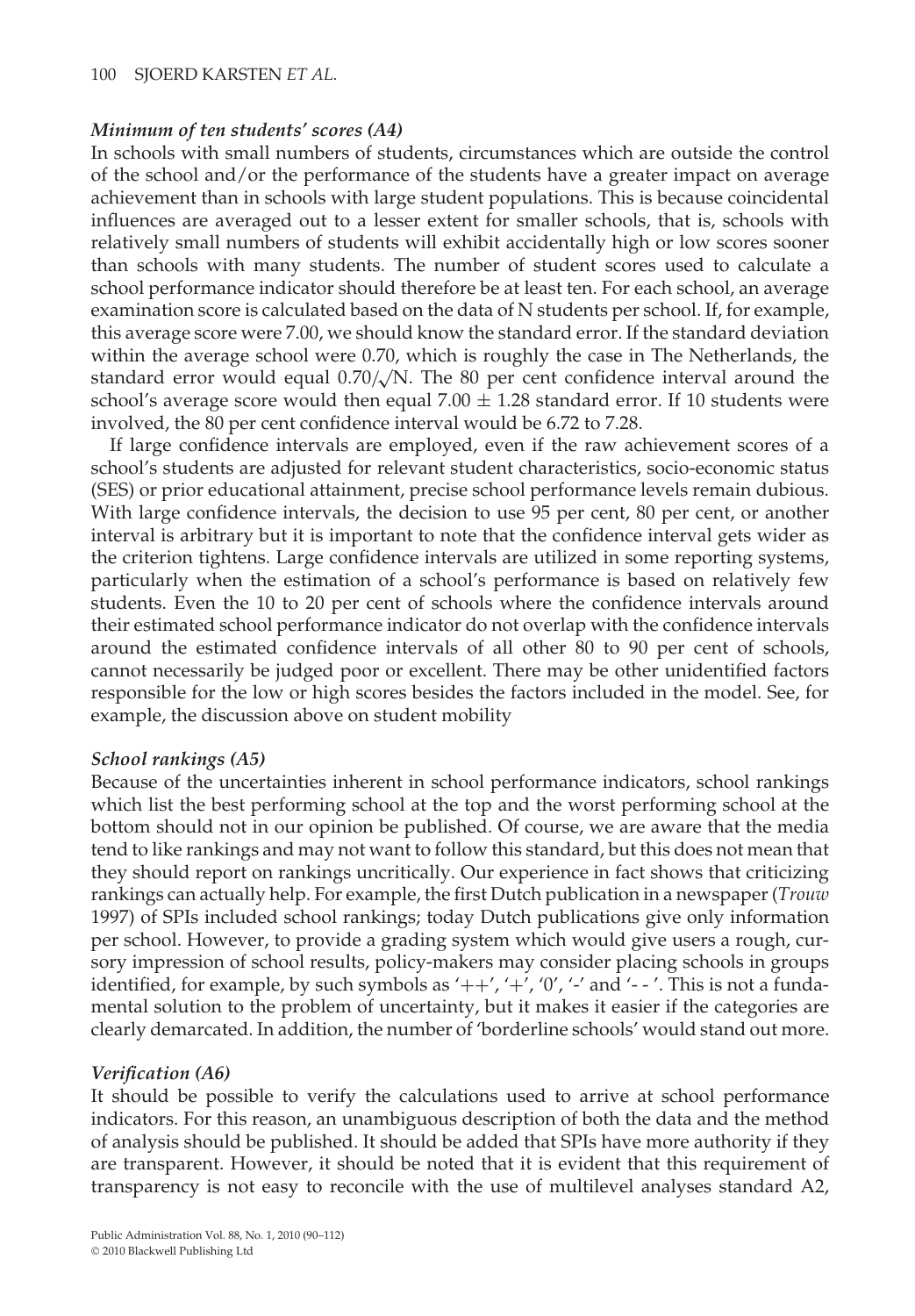above. The calculation procedure for multilevel-based indicators is complex. The ideal balance between accuracy and transparency depends primarily on the specific situation. Where SPIs fulfil a general accountability function, for example, as quality indicators in a benchmarking system which produces annual measures based on data from all students, the transparency requirement may be more important. However, where the implications of SPIs are crucial, for example, if they are linked to a performance-based funding system, maximally accurate SPIs are obviously desirable. Nevertheless, less than maximally accurate SPIs' correlating with true school performance can still be valuable in supporting school improvement.

# *Clear and careful procedures for data collection and computation (A7)*

Evaluating students and school performance requires clear, careful and controllable procedures for data collection and SPI computation. In this way the kind of fraud that involves, for example, lowering the entrance scores of students purposely to increase the potential value which may be added by the school should be avoided. Again, SPIs have more authority if they are as fraud-proof as possible.

# **Utilization**

# *Adequate explanation of the limitations of SPIs (U1)*

Indicators should be accompanied by an adequate explanation of what information is or is not provided by their use. It should, for example, be stressed that:

- The indicators often have large confidence intervals (see standard A3, above) and that the data cannot indicate precisely how much each school has contributed to the indicator scores;
- School performance data refer to student groups and teacher teams instead of individual students and teachers, and therefore represent probabilities, not certainties;
- Quantitative data may reflect only a limited number of school quality aspects because, as yet, not all school goals may be measured quantitatively.

# *Clarity about the function of performance indicators (U2)*

Each SPI publication should make explicit what the function of the school performance indicators is: accountability, support of school choice, and/or school improvement. Depending on the goals of the publication, appropriate performance indicators should be included.

# *Wide distribution (U3)*

School performance indicators should be distributed to as many policy-makers, schools, and parents as possible; it is not acceptable to publish the information only on the Internet and/or in a newspaper. More effort is required to ensure that official school performance information is disseminated adequately among families with low socioeconomic backgrounds and among ethnic minorities. These parent groups may be less informed about their rights, about quality differences between schools, and about 'how to work the system' than parents of high or middle class socio-economic status. The publication of SPIs, which is intended to optimize school choice processes and to strengthen the position of parents and their children, carries with it the risk of increasing existing inequalities – a so-called 'perverse effect'.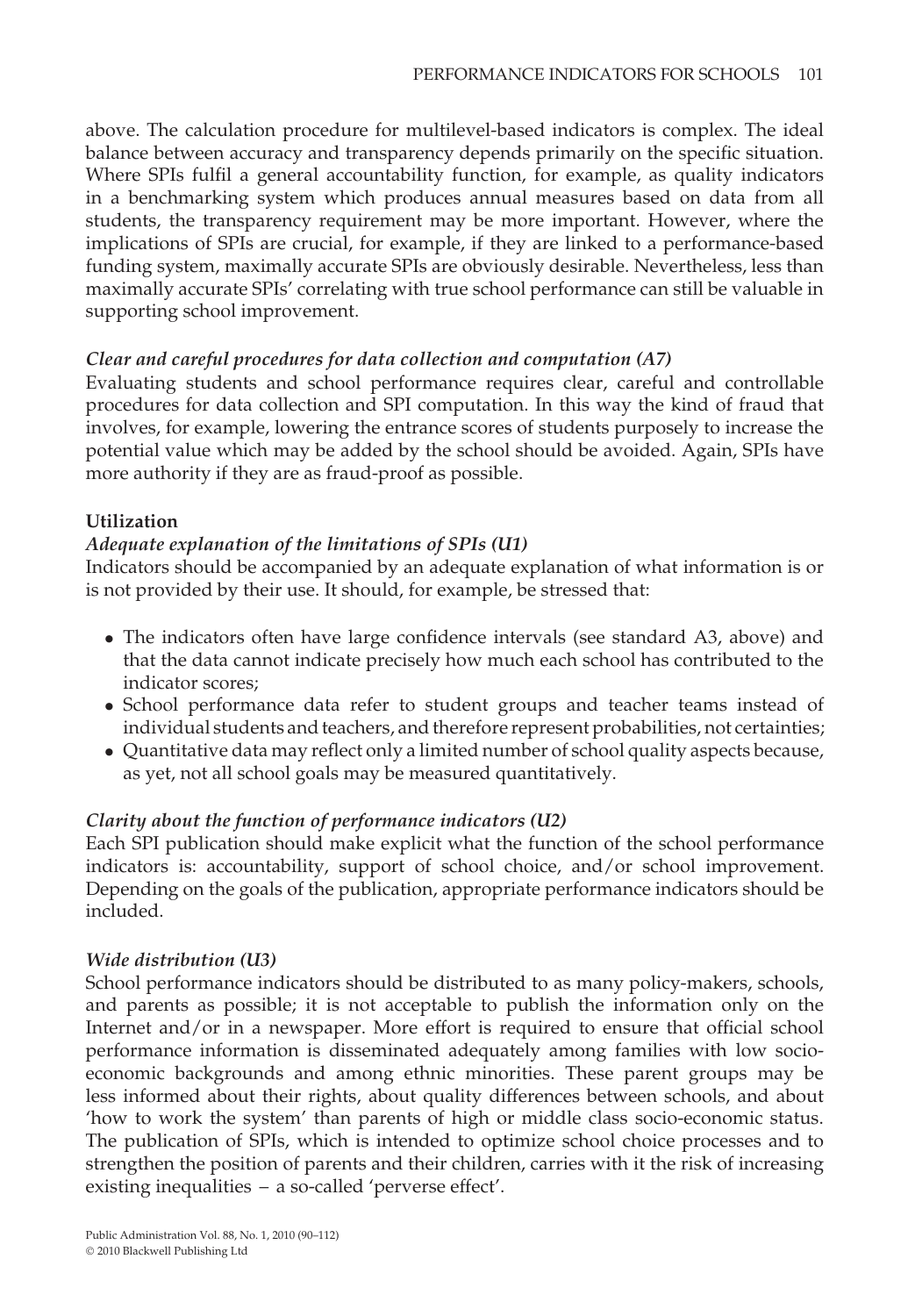# *User friendly indicators (U4)*

In order to make them attractive for utilization by the general public, indicators should be user friendly. The additional costs which this would incur are 'earned back' by the better understanding and wider use of the SPIs. As many parents, teachers, school principals and policy-makers as possible should understand the indicators and their explanations. There is, of course, a tension between user friendliness and accuracy. The desired balance between the two depends on how accurate the SPIs need to be in a given situation (see the note on multilevel analyses in standard A2). An indicator system should provide insight into the performance of schools on each dimension certainly. But it is probable that schools differ in their scores on the various dimensions. As a result, the overall performance of a school would often be a mixture of different qualifications. For example, a school may be rated as good on indicator A, moderate on B, excellent on C, insufficient on D, and good on E and F. Such a mixture may not be comprehensible to many parents. A summary of the scores, using clear profiles which allow parents to perceive a school's strengths and weaknesses at a glance may be a solution here.

# **Due care**

# *No undue preference to specific schools (D1)*

Reporting on school performance should be as complete and fair as possible, and should not give undue preference to specific schools. I in order to prevent systematic errors, then, when judging students and schools, the same norms should be used for all.

# *Data verification rights of schools (D2)*

To prevent unsystematic errors in SPI publications, schools should have the right to verify the data used for the computation of school performance indicators and the resultant conclusions before they are published.

Finding an optimum among the 13 standards referred to here is an enormous challenge. Important constraints which play a role in this are resources, legislation and political conditions; in fact, these are the same constraints encountered by the designers and publishers of the indicator systems themselves.

# **Dimensions of school quality**

For the most part, the above standards pertain to cognitive outcomes of schooling. This reflects the emphasis, which to date has focused primarily on school results, in the domain of academic achievement. Nevertheless, we advocate that other aspects of school quality also require attention. This is important because the quality of a school – as measured by student achievement – is only one of the factors which parents take into account when choosing schools. However, it is important to discourage schools from concentrating exclusively on cognitive domain outputs. Examples of other relevant school quality dimensions include key qualifications for the rest of the student's educational and occupational career, meta-cognitive skills, social skills, and psycho-social qualities.

# **COMPARING INTERNATIONAL SPIS WITH THE SUGGESTED STANDARDS**

In this section, school performance publications published in the USA, the UK and The Netherlands are compared with the standards outlined in the section above. This exploration is based on SPIs which were publicly available between early 2003 and mid-2004. Although these SPIs may now perform better on some standards, this is not the issue here since our choice of these SPIs is to serve as an illustration. Our goal is not so much to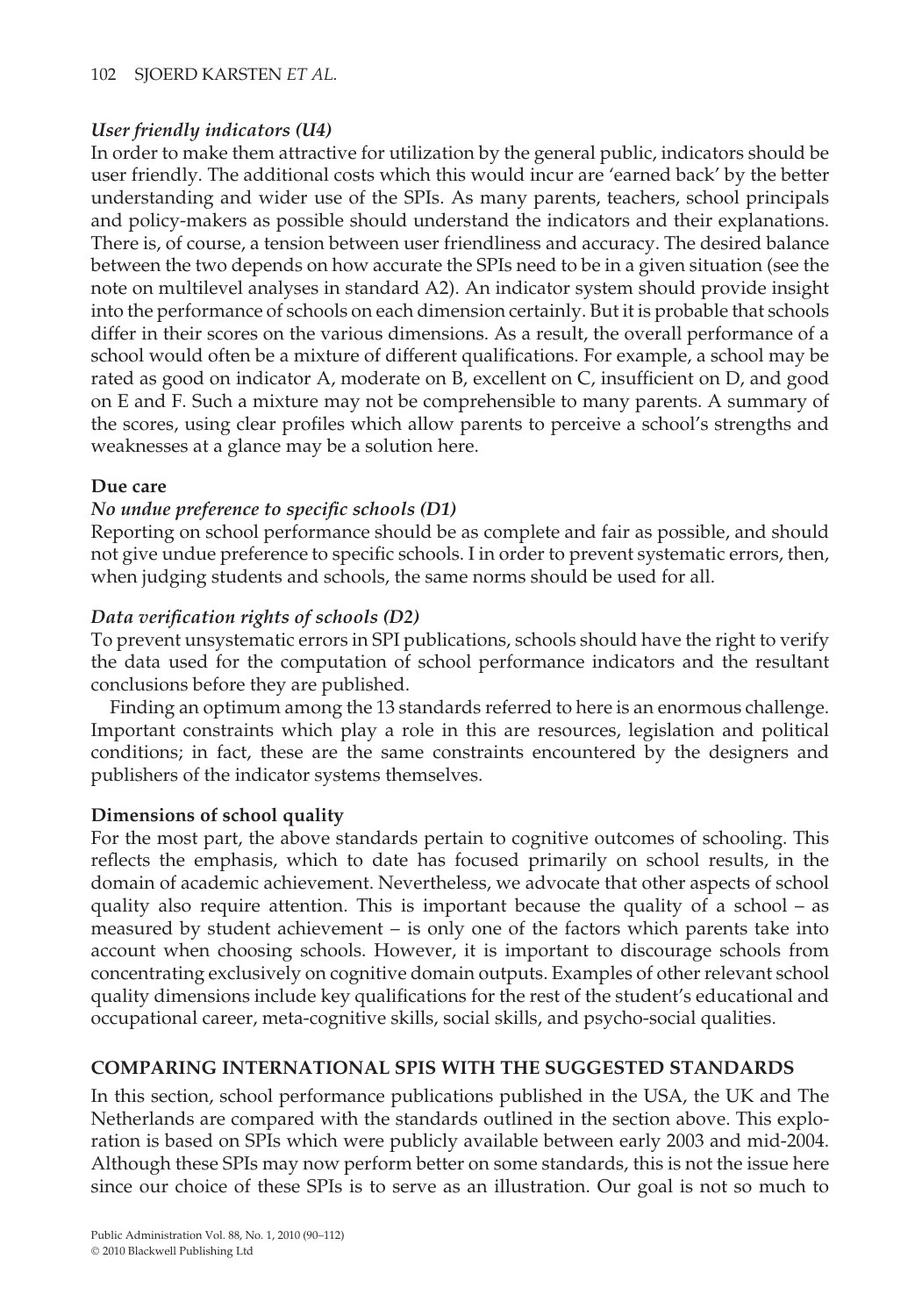judge these publications, as to explore the extent to which the standards are applicable to various national contexts, and to facilitate the debate about SPI publications and their improvement.

### **The United States**

As indicated in the introduction, most US states currently follow the practice of publishing school report cards designed to provide parents and tax-payers with information on how much students learn at a school. At first glance, the characteristics of these report cards seem to vary considerably. To illustrate the application of our standards, we used the report cards of North Carolina and Kentucky. These two states publish report cards not only to generate pressure for school improvement, but also to offer financial rewards to schools which perform well and impose sanctions on those which perform poorly. Kentucky 'schools in decline', for example, are identified through a straightforward formula calculated on the basis of quantitative growth expectations. A school will no longer be given this status once it has achieved the expected gains in test scores (David *et al*. 2000). There was no other special reason for choosing these two specific report cards, the goal simply being to illustrate the applicability of the standards.

### *The North Carolina School Report Card*

The State of North Carolina (NC) has implemented a statewide accountability programme for elementary and secondary schools under the name 'North Carolina ABCs of Public Education'. The *North Carolina School Report Card* is part of this programme. According to the NC Department of Public Instruction, North Carolina's accountability programme has been so successful that it was used as the model for federal education legislation – the No Child Left Behind Bill introduced in 2002 by the George W. Bush administration. This legislation requires that schools show yearly progress, as measured by the percentage of students from grades 3 to 8 who are proficient in reading and mathematics. The exemplary function – the explicit link to school improvement – and the effects claimed, make the NC School Report Card suitable for a comparison with our standards (see http://www.ncpublicschools.org).

The School Report Card is produced by the NC Department of Public Instruction (NCDPI). Data collection is carried out by either the local school districts or national contractors. The NCDPI is responsible for data analysis and reporting. Quality control checks are carried out at school district, regional and state levels. The NC Report Card is important both in terms of its accountability function, and its capacity for encouraging parents to exert pressure for school improvement. Schools performing well receive financial rewards paid directly to teachers as well as distinctions which are part of a social recognition system: for example, 3.5 per cent of NC schools are designated 'school of excellence'. Poorly achieving schools are given a negative distinction: for example, 2.1 per cent are designated 'low-performing schools' and an assistance team may also be assigned to the school to help boost its performance. The ultimate censure is an intervention which may include the transfer, dismissal, or demotion of personnel.

The NC Report Card includes information about several achievement levels and a measure for 'expected growth'. The latter measure is calculated on the basis of students' prior achievement, the state average for the subject, and the grade in question, along with a correction for regression-to-the-mean effects. For example, a low score on test 1 provides more room for improvement on test 2 and vice versa. The card also differentiates among subgroups, for example by sex, race or income level.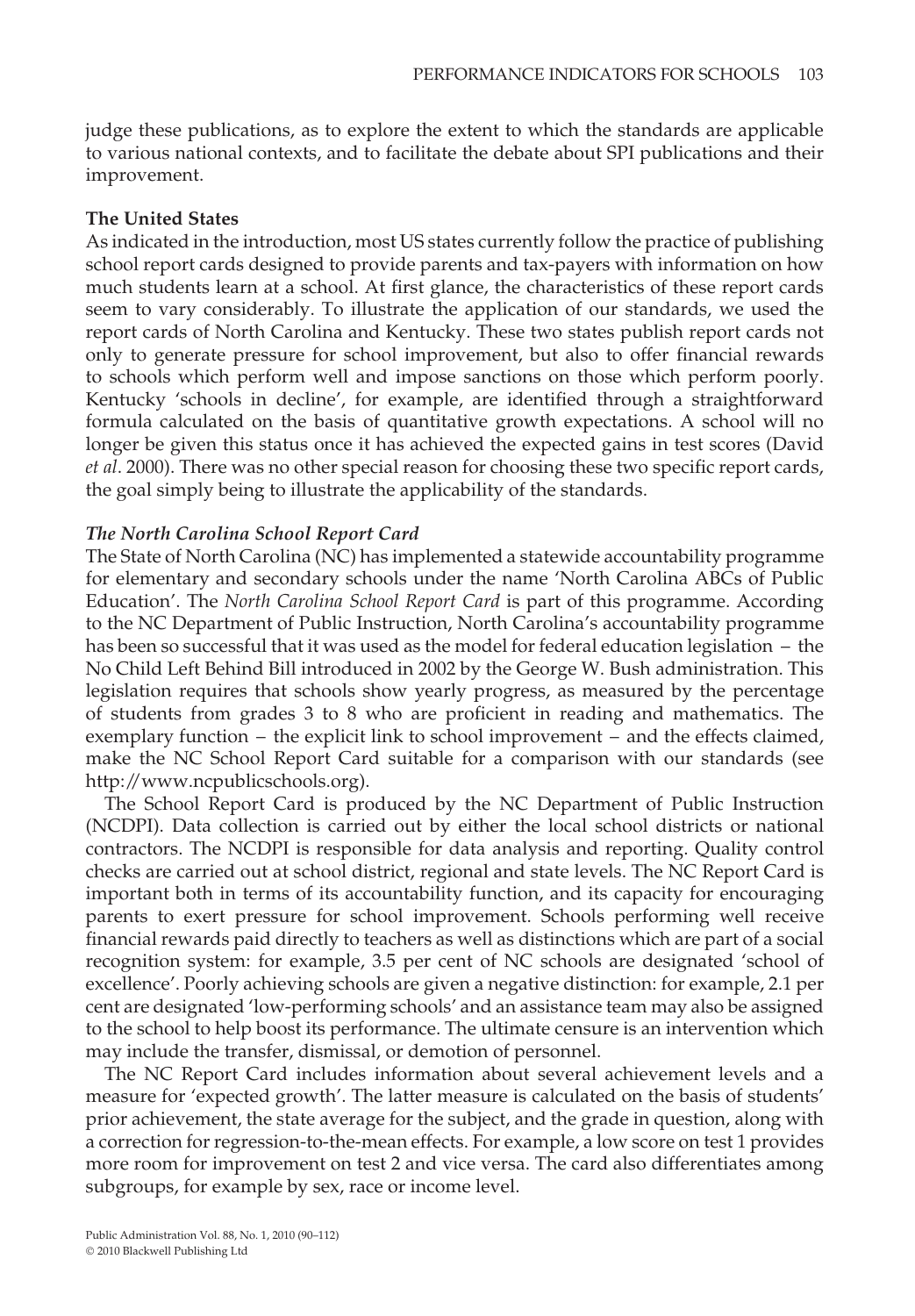### *Kentucky School Report Card*

The Kentucky School Report Card Project is carried out by the Kentucky Department of Education and is part of a statewide assessment programme focusing on school accountability for student achievement. Kentucky schools are required by law to publish school report cards. The information on the Kentucky School Report Card indicates 'how well our school is doing, where it is succeeding, and where there is room for improvement'. According to the web site of the Kentucky Department of Education, the purpose of the report card is 'to keep parents and community members informed about what is going on in each Kentucky school' (see http://www.kde.state.ky.us). The Report Card Statute states that the purpose of the statewide assessment programme is 'to ensure school accountability for student achievement'.

The Kentucky School Report Card is published in the form of a card for each school. It opens with a brief introduction and a chart and table representing a school's intended growth up to 2014, and the intended development of the school at two-year intervals. Besides containing quantitative data about the characteristics and achievements of the school (divided into four levels of achievement), the card provides a brief explanation of the data. The school's achievements are compared with district and state figures, as well as with national indicators. Performance indicators are not published for subgroups. A brief explanation of the profile and mission of the school is also included, as are lists of extracurricular activities, awards and improvements.

### **England**

During the 1980s and early 1990s, the UK Conservative government substantially reformed education by introducing a more competitive, market-like environment for schools. One of the main elements of these market-oriented reforms was to provide parents, as consumers of education, with more information about the quality of schools. The so-called league tables – which rank and compare the performance of schools – were first introduced in 1992 in secondary education; in 1997, similar tables were introduced for primary schools. In 1997, the Labour government continued this policy, by emphasizing the need for parents 'to see what different schools can offer and to assess their choices realistically'.

The English school performance data (formerly called the league tables and now known as the school and college achievement and attainment tables), include results of national examinations, background data and other school characteristics. The examination results of a school are compared with those of local schools and with all other English schools. In the case of the latter, the results of 'independent schools' are also included and show how a school performs relative to other schools. Besides performance data, the English Ministry of Education (namely, the Department for Children, Schools and Families) also provides contextual data such as school type, student admission policy, sex, and age groups of students and data on other features of schools such as total student enrolment and the number of students with learning difficulties. Data on all schools in England may be found at the following web site: http://www.dfes.gov.uk/performancetables

#### **The Netherlands**

The introduction of league tables in The Netherlands was triggered by the publication of an educational supplement in *Trouw,* a national newspaper, in 1997, on the 'quality' of all secondary schools. One of the paper's journalists invoked the *Wet Openbaarheid Bestuur* (Dutch Freedom of Information Act) to request data on schools from the Inspectorate of Schools; the data were then used in the newspaper's presentation on the quality of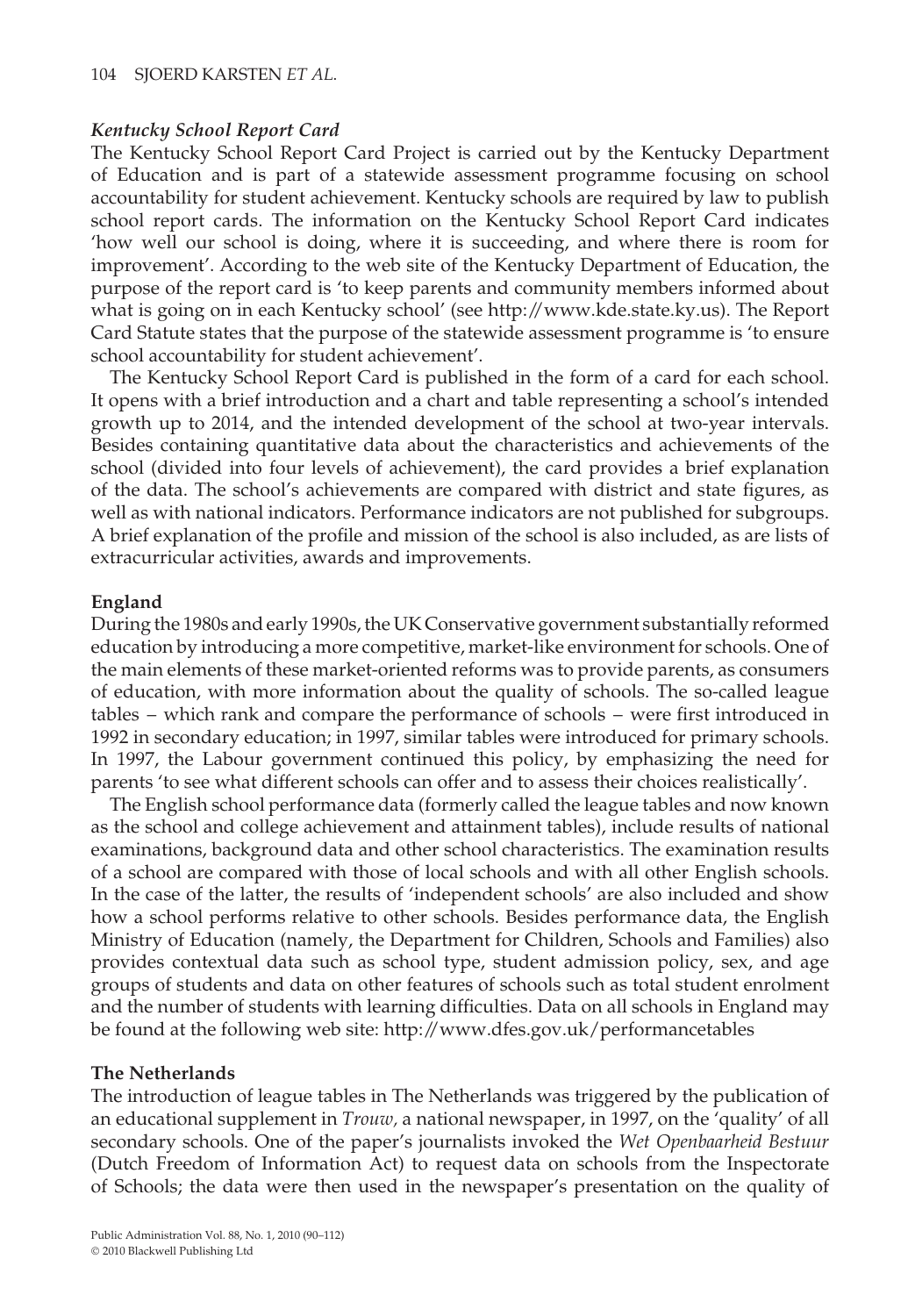schools. A year later, the Ministry of Education, Culture and Science published its own school performance indicator data on Dutch schools (http://www.onderwijsinspectie.nl). In secondary education, the Quality Card for secondary education has been available since 1998. This card includes the following information: name and address of the school, number of students, the type of school board ('private', that is, governed by an association or foundation, or 'public', that is, governed by the municipality), the types of secondary education offered by the school, the number of students in each type of secondary school, the average class sizes in the first and second grades, and various types of performance data, including the school's average student marks in national examinations. The cards reflect school performance relative to performance of other schools. In 2003, Quality Cards were introduced in primary education. These Quality Cards are a popularized version of the full inspection reports on primary schools. In addition, in 2003, the Quality Card for secondary education was replaced by a new version. For our illustrative pilot test, we focus on the Quality Card for secondary education, as published early in 2003.

### **The results of the comparison**

The extent to which the publications in each of the three countries met the standards is described below, standard by standard (with the exception of 3 'factual' standards judged by the authors).

### *Value-added indicators*

The NC School Report Card reported the percentage of proficiency and learning growth, but information was not readily available on how growth was determined. In the performance indicators in the Kentucky card, only absolute achievement levels were reported, with some pegged to standards-based achievement thresholds, and comparisons to state means and time trends.

Prior to 2001, the English school performance publications were flawed, since only raw examination results were published. In 2001, however, a pilot using value-added scores based on deviations from median expectations, predicted from average levels at the so-called previous Key Stage was successful, and such information was published nationwide in 2003. Some English experts think that the assumptions underlying the valued-added figures of the Education Department calculations and the calculations themselves are badly flawed, contain biases and random errors, and fail to take into account school circumstances. This does not mean that indicators other than value-added ones should be published since, in our view, they will be the more inaccurate.

In The Netherlands, the Inspectorate tries to provide insight into the value added by schools. The Inspectorate, however, did not have information about the performance level of students upon entry into secondary education. The secondary school recommendation depends on the aptitude of students according to test results at the end of primary school, and the opinion of their primary school teacher was therefore used as a proxy for the student's entry achievement level. This aptitude measure predicts, for example, approximately 30 per cent of the variance in examination results in the third year of secondary education. Because this proxy is used and because the value added in other indicators, for example, internal efficiency, is not estimated, the Dutch experts gave The Netherlands a low score on this standard.

### *Multilevel analysis*

None of the indicators was based on multilevel analysis.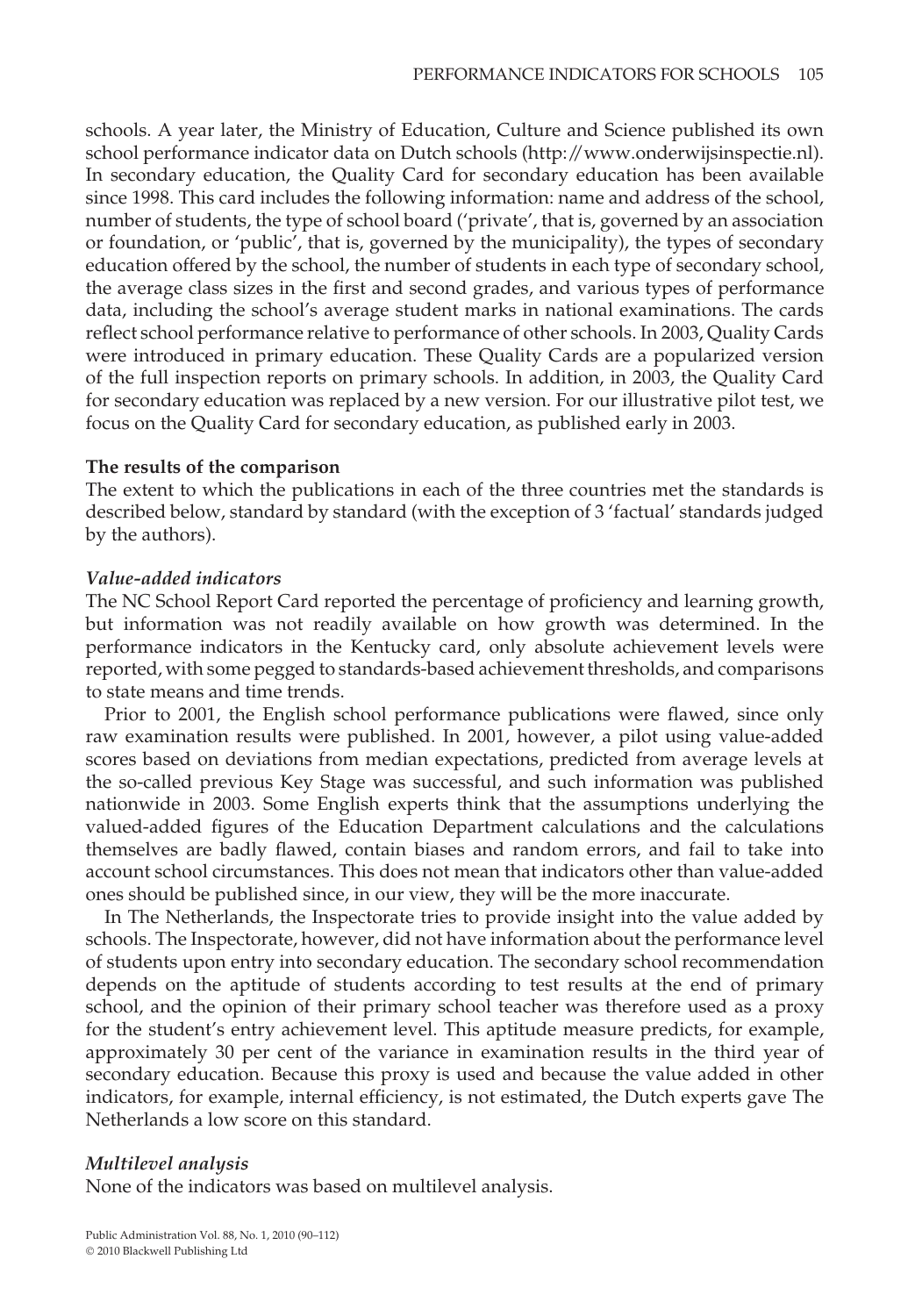# *Provision of confidence intervals*

Confidence intervals were generally not available. The NC School Report Card was based on a Performance Composite for low-performing schools. A standard error was given for the composite performance index, but not for the components of the composite. The official site for the Kentucky Report Cards did not provide information on intervals or standard errors.

To find information on confidence levels on the DfES site, parents must click on a succession of explanatory notes. These gave only some examples, for example, for 50+ or 100+ students. No caveats were given for the value-added measures themselves. Most parents obtained performance data from newspapers or the BBC site, neither of which gave any information about confidence limits. In The Netherlands, confidence intervals were not included in the publications on secondary schools.

# *A minimum of ten students scores*

The NC School Report Card indicated that a 'five or more' reporting rule was required. In the NC School Report Card, the number of students tested was provided – for the entire school and subdivided by race, economic disadvantage, and limited English proficiency – but not by grade level. For Kentucky, this information was not stated. The minimum number of student scores used to calculate a school performance indicator in both England and The Netherlands was ten.

# *No school rankings*

There was no overall rank order in any of the publications. Merit lists were published, however. For example, North Carolina offered comparisons with the district and state at various levels of performance, and also designated 'schools of excellence', the 'ten most improved high schools', and the annual 'assignment of assistance teams'. As one of the experts noted: 'It is obvious from the data what the rank order is'. There was no ranking in Kentucky, but percentiles for the school, district, and state were reported. In England, the Education Department did not publish rankings, but the press – for example, the BBC's Education web site – did so based on the Department's figures. This was also the case in The Netherlands.

# *Possibility of verification*

Several SPIs included information on how the calculations were made, but on most report cards there was no information about this aspect. The North Carolina card, for example, gave the address of a web site (http://www.ucreportcards.org) where more information was available. This information, however, was not sufficient for verifying the calculations, so this standard was not met unambiguously. The Kentucky card also provided some details, but in our opinion not enough to replicate the analysis. The English Department of Education described the analysis methods in technical appendices, but these were not particularly prominent. In principle, the method may be checked, but with some effort. This was also the case in The Netherlands where no direct information was available, but an interested reader could request it.

# *Clear and careful procedures for data collection and computation*

For the two American report cards, no information was provided regarding the procedures used. The SPIs depended primarily on state test scores. As one of the experts noted: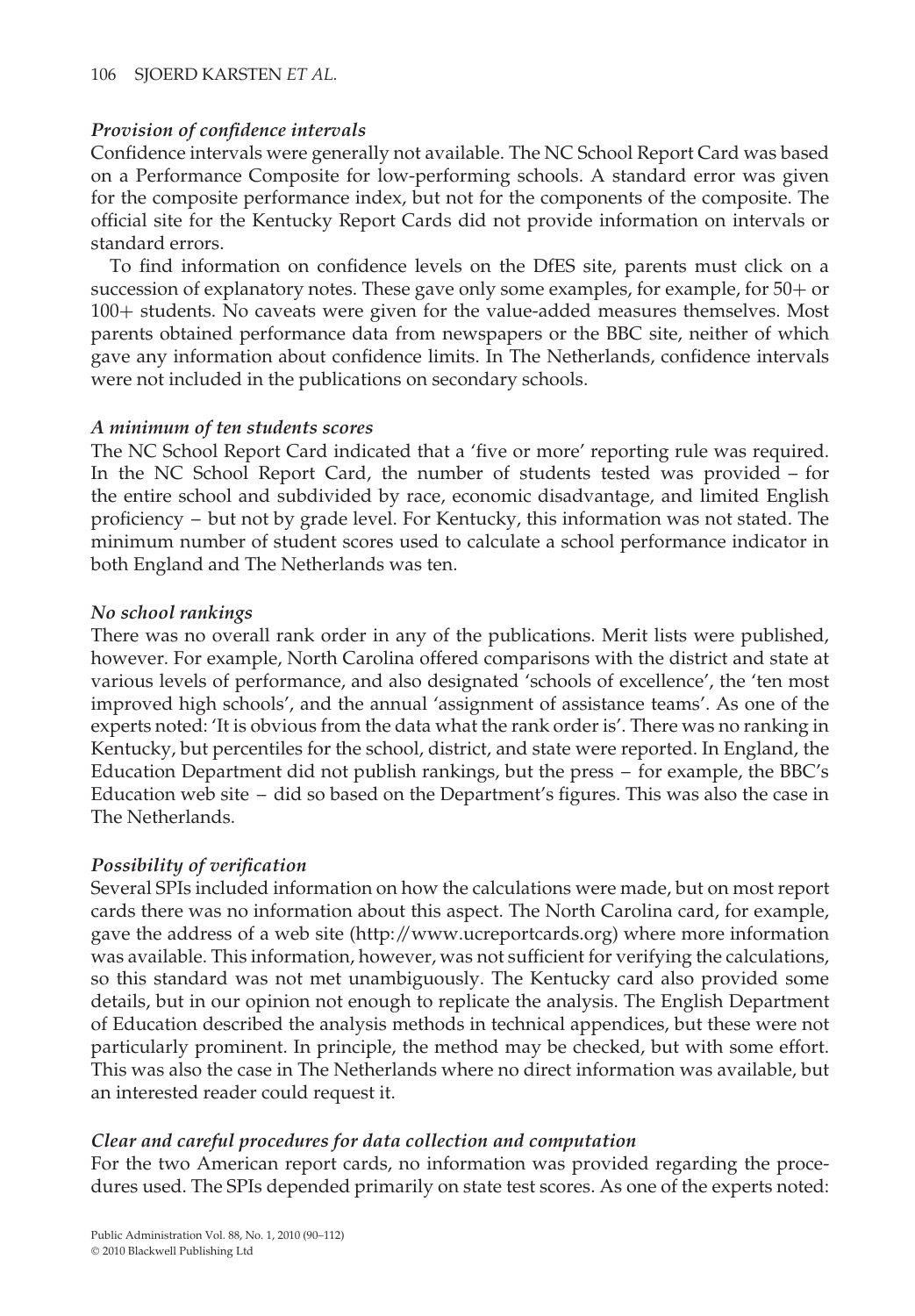'There are no indications of fraud, nor however are there any indications of how fraud is prevented'.

Although some English experts indicated that this standard was currently not regarded as a problem, another English expert said: 'There is a widely-held belief among head teachers that, where value added is concerned, some schools depress their results at the younger age, so as to get higher value added scores at the older age, and in some cases deliberately do not appeal against external marking, giving students unexpectedly low test scores, because these low scores can help the school's overall value-added figures'. The procedures used by the Dutch Inspectorate for evaluating school performance were both clear and careful according to the experts.

### *Adequate explanation of the limitations of the SPIs*

The NC School Report Card came with a guide which briefly explained the meaning of the performance indicators. The Internet site had extensive additional information as part of the ABCs Program: for example, about backgrounds, the test used, and the meanings of the indicators. Nevertheless, it seems questionable whether this information was sufficient for parents in terms of comprehensibility; clear explanations of how to interpret results were not offered. Although the performance indicators in the Kentucky School Report Card were accompanied by a brief explanation, and the card stated that nonquantitative measures were also important, there was no information on the limitations of the indicators for judging overall performance. Most publications of English SPIs were not accompanied by an adequate explanation of what the indicators showed and what they did not show about school performance. Only if one carefully read the notes on the DfES website might one obtain insight into these limitations. The Dutch indicators for secondary schools were accompanied by a brief explanation of what the indicators revealed about school performance.

#### *Clarity about the function of the performance indicators*

Parents were the target group of the NC School Report Cards. The NC School Report Cards referred briefly to performance targets and what constituted adequate yearly progress. However, no information was provided on how those targets were established. In addition, in the Guide to the School Report Card, the function of the indicators was not mentioned. The introductory letter, however, did refer to the accountability function. The Kentucky card was intended for parents, and included a general statement about the nature of the information, along with the remark that 'the report card is a good starting point for discussions with teachers, administrators, school council members, and school board members'. No attempt was made by the DfES to distinguish between the functions of the SPIs. The fact that printed copies of tables for secondary schools were sent to parents of students in their last year at primary school suggested that high priority was given to the school choice function. In the Dutch publication on secondary schools, it was made clear, albeit rather implicitly, that the function of the school performance indicators was to support school leaders and, above all, parents.

#### *Wide distribution*

The NC School Report Cards for each school and for all schools in the state were published on the Internet. Indicators were available for selection and comparison: for example, for a particular region and type of school. The Kentucky cards were also available on the Internet. Additionally, Kentucky schools were required by law to mail report cards to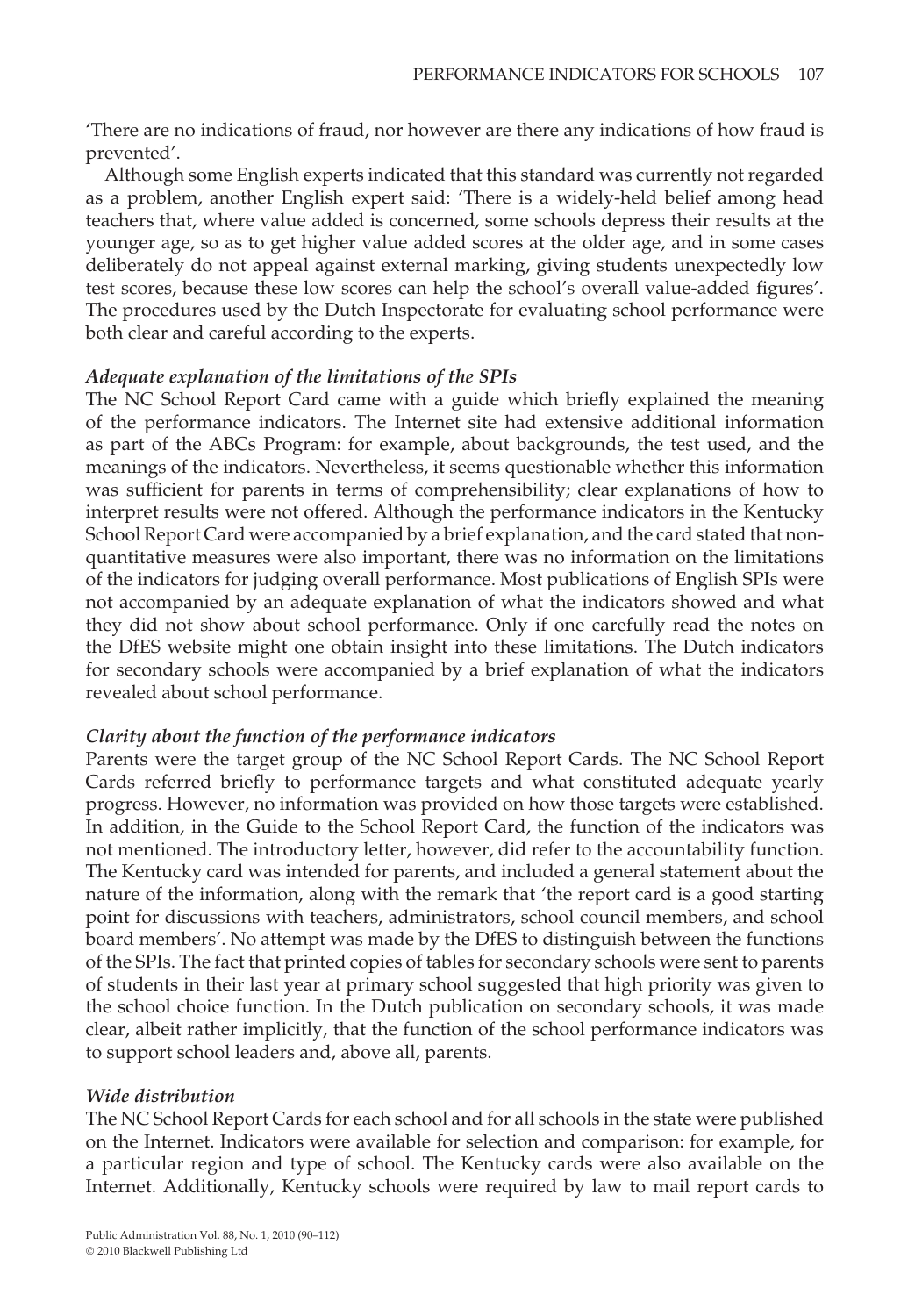all parents, and to publish annual summaries of the report card in the largest circulation newspaper in each county. Dissemination of the card by mail in particular maximizes the probability that all parents are reached. The English indicators were published on web sites and, for secondary schools only, in newspapers. The publications of the Dutch Inspectorate were distributed mainly by means of the Internet. Parents with a child in the last year of primary education were informed of the existence of the indicators. Parents who had no access to the Internet could receive a paper copy of the information concerning the schools in their area.

# *User friendly indicators*

The structure of the NC School Report Card was logical, but contained several terms which were difficult for many parents to understand without consulting the guide. Moreover, the card did not explain clearly how the various indicators or the weight attached to them should be interpreted. Should a parent look at year end proficiency scores? At growth? At Adequate Yearly Progress AYP targets, or at achievement alone? The North Carolina Department of Public Instruction which produced the school report card had identified the need to provide clear explanations of the information as one of the challenges for improvement. The Kentucky card was judged sufficiently user friendly for someone with good web skills. The card, however, was presented in an unattractive format: for example, closely printed text, many tables, cluttered presentation. The DfES indicators for primary and secondary schools were not attractive for use by the general public. The majority of parents, and many teachers and school governors, experienced difficulties in understanding the SPIs: 'Value-added measures are difficult to understand and most adults have poor understanding of numerical data anyway'. The Dutch secondary school performance indicators were made attractive for public use, but contained the same large amount of information.

# *No undue preference to specific schools*

In North Carolina, schools with 'unresolved data issues' were identified and there was a list of 'schools not included'. The Kentucky and NC School Report Cards were standardized across schools, which means that the same information was provided for each school. One of the English experts said about the DfES indicators that: 'There are statistical biases in the value-added algorithms used by the DfES which penalise schools with high proportions of high-achieving students'. Hence, the indicators are unjust to this group of schools. The Dutch secondary schools were considered 'good' with respect to this standard.

# *Data verification rights of schools*

In England, schools had the possibility to check the outcome data on which the indicators were based. In The Netherlands, the card was based on an assessment of the school by the Inspectorate. Before this assessment was confirmed, the school was given the opportunity to comment on it.

# **CONCLUSIONS**

Having compared school performance publications from various parts of the developed world with our proposed SPI publication standards, we may now assess the current situation. Although in many cases the scores could be determined unambiguously, there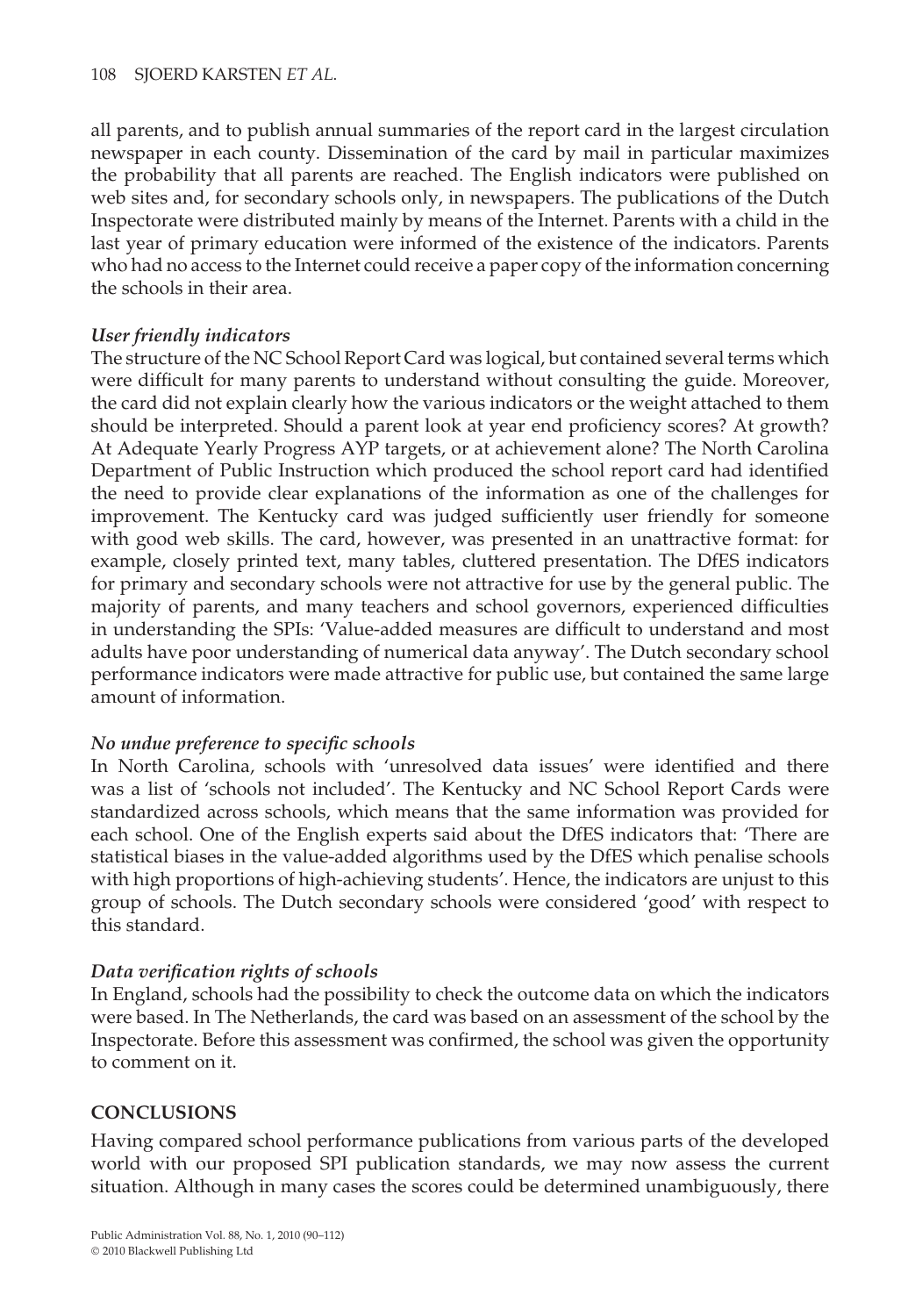were cases where our opinions varied with regard to the score given to a particular publication by our assessment panel. The ramifications of this problem are slight. In this context, it is again stressed that our concern was not with an evaluation of the report cards *per se*, but that this evaluation was used to get an impression of the utility and applicability of the proposed standards, and of the results they produced. It is hoped that the application of these standards will initiate a debate about the improvement of performance publications: in our opinion, an important step forward. In general, as assessed, the high-stakes school performance publications could be improved in many respects – and all failed to meet several of our standards.

How accurate were the published indicators? Although there seems to be a trend towards the publication of indicators which show how much value schools have added to students' entry level scores, several publications did not meet our standard of enabling fair comparisons to be made between schools by taking into account the composition of the student population (see A1, above).

The requirements to base school performance indicators on multilevel analysis (A2) and to publish confidence intervals (A3), due to the high degree of uncertainty, were not met in any of the publications assessed. As a result, it is clear that, to date, school performance has not been computed as precisely as is desirable, and the indicators imply more certainty than they can actually provide. Fortunately, most publications are based on the data of ten or more students (A4), and do not make use of school rankings (A5). Furthermore, facilities are in place to enable interested parties to verify the calculations (A6) and, in most publications, careful precautions are taken against fraud and strategic behaviour on the part of schools (A7).

Several utilization standards were not met either. The requirement that publications be accompanied by adequate explanations of exactly what information is or is not provided by the indicators (U1) was not met. Although more information was provided on the function of the school performance publications (U2), there was also considerable room for improvement in this area. In the opinion of the authors of this article, the efforts of the three countries considered in this study were, in most respects, 'reasonable'. More effort is required, however, to ensure that the publications are distributed among as many parents as possible (U3). Finally, half the publications were found not to be user-friendly (U4): they were not attractive in terms of the goal of all publications: use.

It proved quite difficult to judge the publications on due care standards. In most cases information was unavailable about the extent to which the publications gave undue preference to one or more schools (D1), or the extent to which schools were given the opportunity to verify the data before they were published (D2). The absence of this information may be due to the fact that little or no attention was given to these two standards. However, it may also be that the standards were in fact met, but that this information was simply not presented.

What can be said, finally, about the usefulness and relevance of the proposed standards? The exploration shows that the proposed methodological requirements of added value, multilevel analysis, confidence intervals, and so on were only partially met. Should this lead to the conclusion that the standards are too stringent or unrealistic, or that they should primarily be used only by scientific researchers? In our opinion, this is not the case, particularly when SPIs are used to compare schools or where the image created by SPIs has other practical consequences. Examples of these are school selections by parents and decisions by government, where careful assessment is of the utmost importance. The utilization category judgements were, typically, no higher than 'reasonable'. However,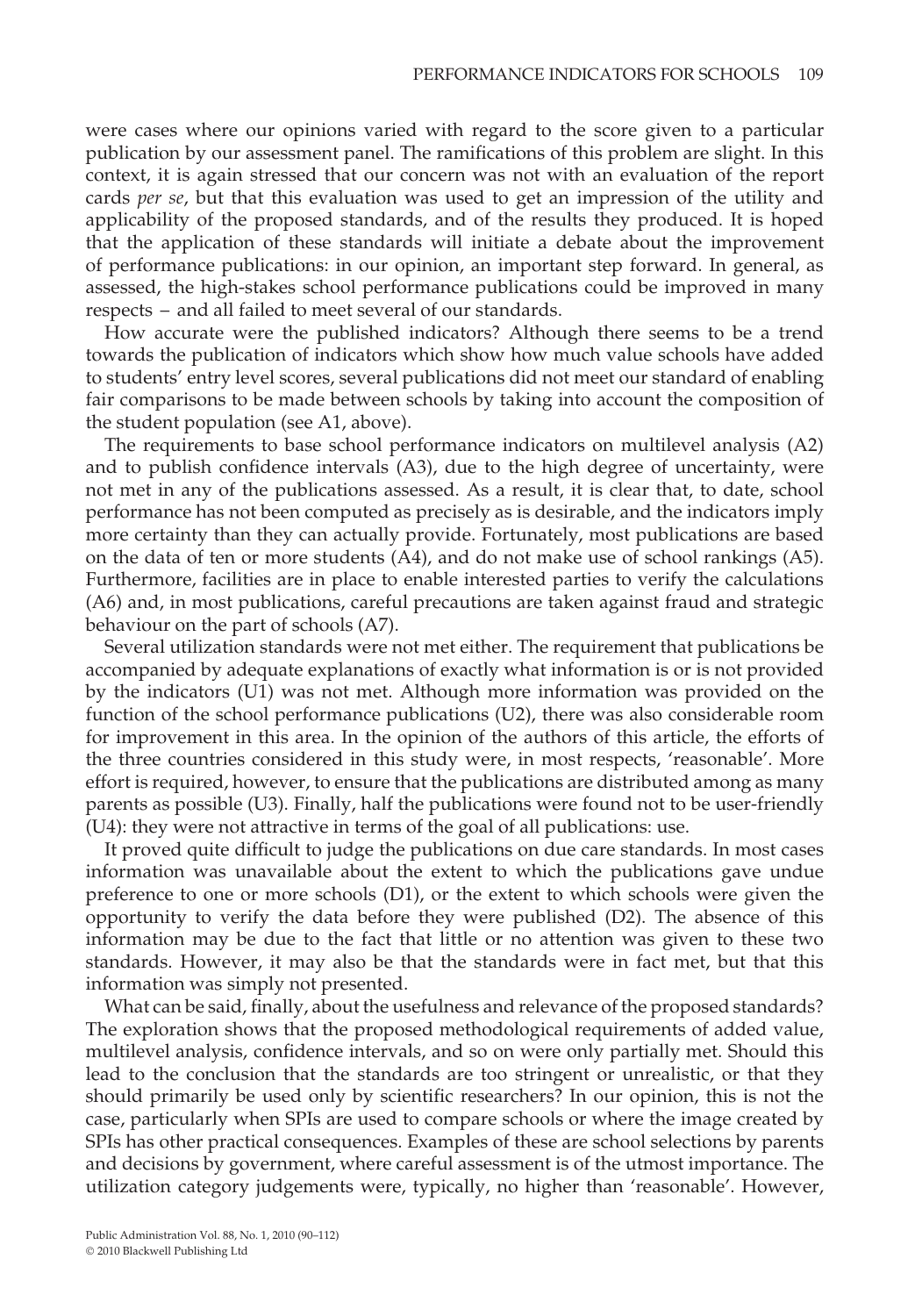it is stressed again that the proposed standards should not be dismissed summarily as being too ambitious. SPIs may be seen as an element of a shift in the way in which education systems are managed, accounted for and improved. Transparency and market mechanisms are important incentives for supervision of the schooling system, for example, by the Inspectorate or the government and quality improvement. It is important therefore that the information on which such a system is based meets appropriate requirements: for example, clarity about what information about school quality is or is not provided by SPIs. With respect to the standards from the last category, Due Care, perhaps because of the relatively short history of school performance publications, there are few welldefined basic principles, demands and procedures which are generally accepted among educationalists, policy-makers and researchers. We suspect that the consensus about the significance of these principles and procedures will increase in due course.

The overall conclusion is that it is extremely important to invest in the improvement of both the calculation of school performance indicators and the way in which they are published. The standards may serve as a useful guide for judging and improving school performance publications. The standards have been developed to support various actors in the publication of SPIs: researchers, the media, and government. As researchers, we cannot simply say that school performance indicators should not be published because they are flawed. The fact that they are being published and will continue to be published implies that this type of educational evaluation should be further developed in order to assist in the development of improved school performance publications. Although these publications are, as yet, imperfect according to our standards, it is hoped that the publication of our standards will serve as a springboard for discussion and further improvement.

The media has an important responsibility here and should be aware that SPIs must be handled with care because they have a significant potential impact on how the performance indicators will be perceived and used. The media should therefore be urged to respect the standards. The Education Writers Association (http://www.ewa.org), based in Washington, DC, provides a good example of the role the media can play in this context (see also Benton *et al*. 2005).

As long as some standards fail to be met, governments – especially the agencies responsible for school inspections – has a responsibility to inform the target groups about the inadequacies of public reporting. Moreover, a system of accountability should be based on trust among the parties involved. If institutions 'fail', they should receive the resources – funding, expertise and information – necessary to achieve higher performance levels. It is hoped that our proposed standards for the publication of SPIs will serve as a trigger for further international debate on the final form such a set of standards should take and that we may thereby positively influence the quality and effects of school performance publications.

### **ACKNOWLEDGEMENT**

The international experts who contributed to the web-discussion and conference on SPI standards are listed below. Members of the web-based discussion group were: R. Bosker, University of Groningen; P. Bressoux, Université de Grenoble; L. Demailly, Université de Lille; C. Fitz-Gibbon, University of Durham; H. Goldstein, University of London; S. Karsten, University of Amsterdam; D. Meuret, Universite de Dijon; I. Schagen, National ´ Foundation for Educational Research; P. Tymms, University of Durham; A. Visscher, University of Twente; A. West, London School of Economics; E. Wragg, University of Exeter.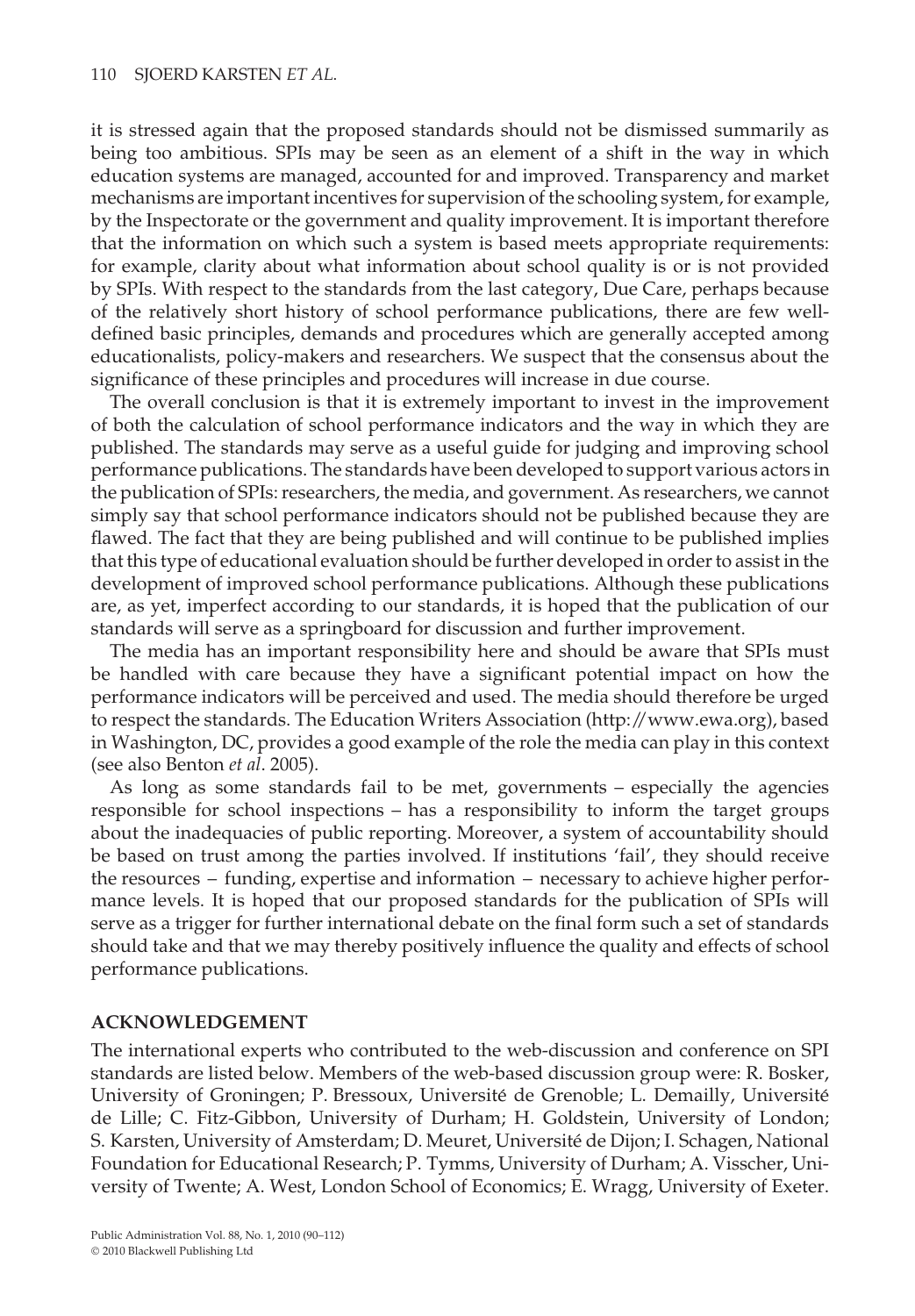Experts invited to review the available information and comment on the themes analysed were: A. Béguin, University of Twente; R.J. Bosker, University of Groningen; J. van Bruggen, Dutch National School Inspectorate; A.B. Dijkstra, University of Groningen; S. Doolaard, University of Groningen; J. Dronkers, European University Insitute, Florence; M. van Dyck, Dutch Educational Council; W. van de Grift, School Inspectorate; P. Karstanje, University of Amsterdam; S. Karsten, University of Amsterdam; H. Leune, Educational Council; F. Mertens, School Inspectorate; H. Oosterbeek, University of Amsterdam; J. Peschar, University of Groningen; L.Rekers-Mombarg, University of Twente; E. Roede, University of Amsterdam; R. Veenstra, University of Groningen; R. van der Velden, University of Maastricht; A. Visscher, University of Twente; M. van der Wal, University of Groningen; S. Waslander, University of Groningen; D. Webbink, University of Amsterdam; B. Witziers, University of Twente; P. Zoontjens, Catholic University of Brabant. Invited to comment on the comparison between SPIs published in the United States, England and The Netherlands were: M. Berends, Vanderbilt University; J. Dronkers, European Institute in Florence; A. Gamoran, University of Wisconsin, Madison; W. Meijnen, University of Amsterdam; H. Oosterbeek, University of Amsterdam; D. Webbink, CPB Netherlands Bureau for Economic Policy Analysis, The Hague; J. Critchlow, Principal, Bedales High School, North Yorkshire; C. Dean, University of Durham; I. Schagen, National Foundation for Educational Research; I. Selwood, University of Birmingham. The authors alone take full responsibility for the views contained in this article.

#### **REFERENCES**

- Apple, M. 2001. 'The Rhetoric and Reality of Standards-Based School Reform', *Educational Policy*, 15, 601–10.
- Baker, E.L., R.L. Linn, J.L. Herman and D. Koretz. 2002. *Standards for Educational Accountability Systems*, Police Brief No. 5. Los Angeles: University of California, National Center for Research on Evaluation, Standards, and Student Testing.
- Benton, J., H. Hacker and H. Booth. 2005. 'State plan TAKS cheating inquiry', *The Morning Dallas News*, 1 October 2005.
- Besley, T. and M. Ghatak. 2003. 'Incentives, Choice, and Accountability in the Provision of Public Services', *Oxford Review of Economic Policy*, 19, 2, 235–49.
- Bosker, R., A. Béguin and L. Rekers-Mombarg. 2001. 'Hoe meten we de prestatie van een school?' [How do we measure school performance?], in A.B. Dijkstra, S. Karsten, R. Veenstra and A. Visscher (eds), *Het oog der natie: scholen op rapport; Standaarden voor de publicatie van schoolprestaties*. Assen: Van Gorcum, pp. 121–35.
- Bryk, A.S. and S.W. Raudenbush. 1992. *Hierarchical Linear Models: Applications and Data Analysis Methods*. Newbury Park, CA: Sage.
- Coe, R. 1998. *Feedback, Value-added and Teachers' Attitudes: Models, Theories and Experiments*, doctoral thesis. Durham: University of Durham.
- David, J., P. Kannapel and C. McDiarmid. 2000. 'The Influence of Distinguished Educators on School Improvement', *A Study of Kentucky's School Intervention Program*. Lexington, KY: Partnership for Kentucky Schools.
- Foxman, D. 1997. *Educational League Tables: For Promotion or Relegation*. London: ATL Publications.
- Gewirtz, S., S. Ball and R. Bowe. 1995. *Markets, Choice and Equity in Education*. Buckingham: Open University Press.
- Goldstein, H. and S. Thomas. 1995. 'School Effectiveness and ''Value-added'' Analysis', *Forum*, 37, 2, 36–8.
- Greene, J.C. 1999. 'The Inequality of Performance Measurements', *Evaluation*, 5, 160–72.
- Greene, J.C. 2001. *Beyond Accountability*. Keynote address at the annual meeting of the Southeast Evaluation Association, Tallahassee, FL.
- Hirschman, A.O. 1970. *Exit, Voice, and Loyalty*. Cambridge, MA: Harvard University Press.
- Hughes, D., H. Lauder, H. S. Watson, *et al*. 1999. *Trading in Futures: Why Markets in Education Don't Work*. Buckingham: Open University Press.
- Joint Committee on Standards for Educational Evaluation. 1994. *The Program Evaluation Standards*. Thousand Oaks, CA: Sage.
- Karsten, S., A. Visscher and T. de Jong. 2001. 'Another Side to the Coin: The Unintended Effects of the Publication of School Performance Data in England and France', *Comparative Education,* 37, 2, 231–42.
- Koopman, P. and J. Dronkers. 1994. 'De effectiviteit van algemeen bijzondere scholen in het algemeen voortgezet onderwijs' [The effectiveness of general private secondary schools], *Pedagogische Studiën*, 71, 420-41.
- Ladd, H.F. and R.P. Walsh. 2002. 'Implementing Value-Added Measures of School Effectiveness: Getting the Incentives Right', *Economics of Education Review*, 21, 1, 1–17.